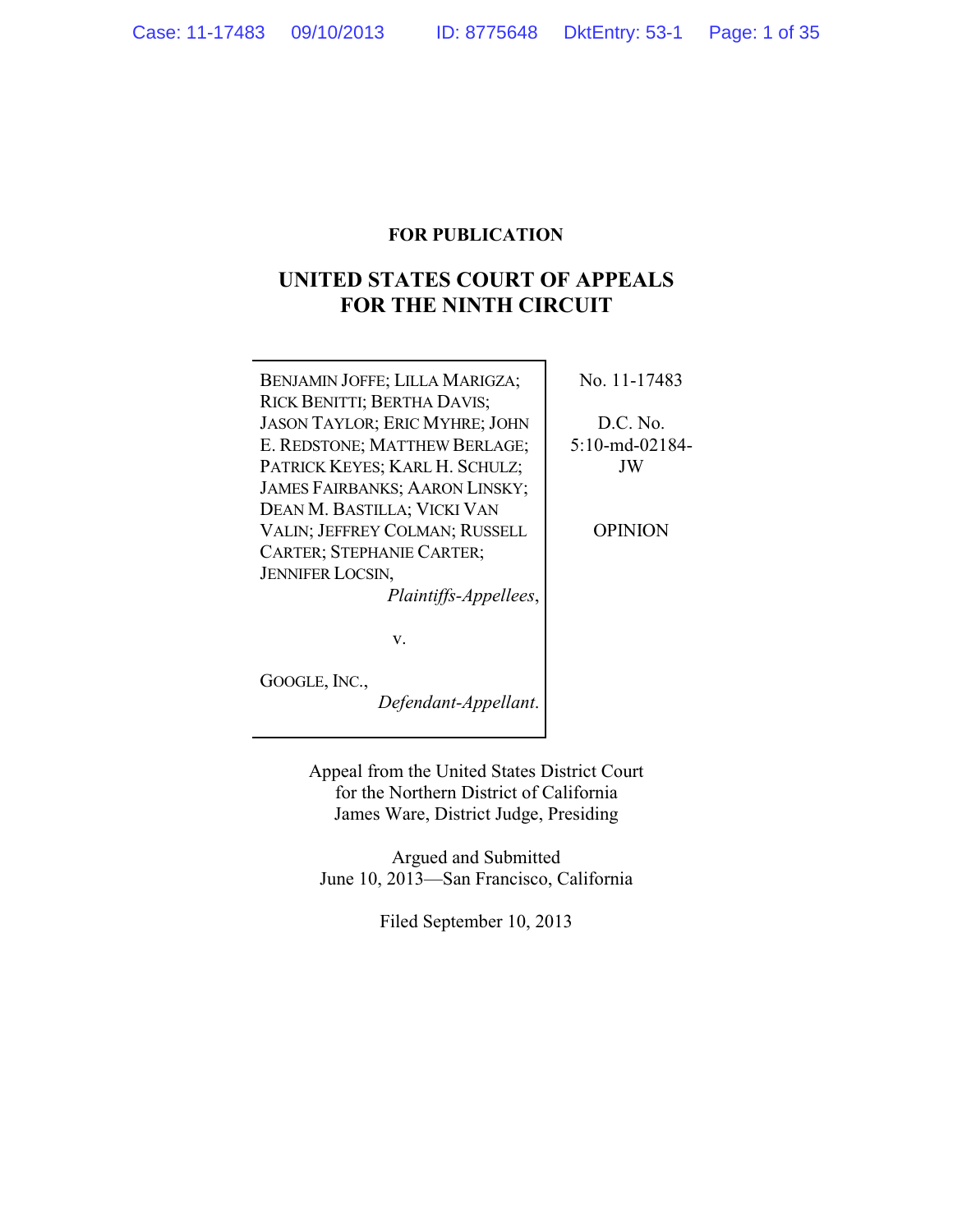Before: A. Wallace Tashima and Jay S. Bybee, Circuit Judges, and William H. Stafford, Senior District Judge.**\***

Opinion by Judge Bybee

# **SUMMARY\*\***

# **Wiretap Act**

The panel affirmed the district court's order denying a motion to dismiss claims that Google, Inc., violated the Wiretap Act when, in the course of capturing its Street View photographs, it collected data from unencrypted Wi-Fi networks.

The panel held that Google's data collection did not fall within a Wiretap exemption set forth in 18 U.S.C.  $§$  2511(2)(g)(i) because data transmitted over a Wi-Fi network is not an "electronic communication" that is "readily accessible to the general public." Under 18 U.S.C.  $§$  2510(16)(A), a "radio communication" is by definition "readily accessible to the general public" so long as it is not scrambled or encrypted. The panel held that the Wi-Fi network data collected by Google was not a radio communication, and thus was not by definition readily

**<sup>\*</sup>** The Honorable William H. Stafford, Jr., Senior District Judge for the U.S. District Court for the Northern District of Florida, sitting by designation.

**<sup>\*\*</sup>** This summary constitutes no part of the opinion of the court. It has been prepared by court staff for the convenience of the reader.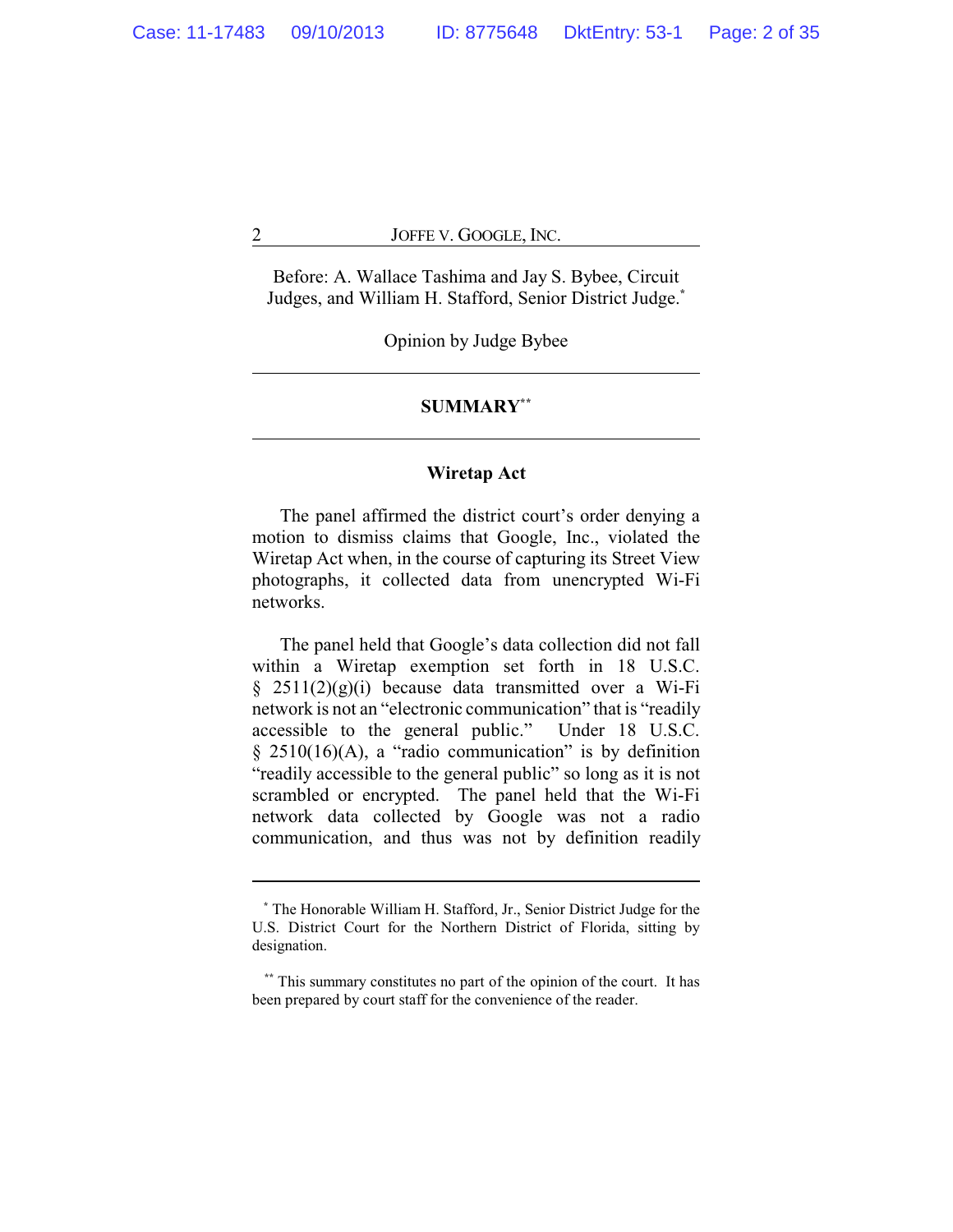accessible to the general public. The panel also held that data transmitted over a Wi-Fi network is not readily accessible to the general public under the ordinary meaning of the phrase as it is used in  $\S 2511(2)(g)(i)$ . Accordingly, the district court did not err in denying the motion to dismiss on the basis of the Wiretap Act exemption for electronic communication that is readily accessible to the general public.

## **COUNSEL**

Michael H. Rubin (argued), David H. Kramer, Brian M. Willen, and Caroline E. Wilson, Wilson Sonsini Goodrich & Rosati Professional Corporation, Palo Alto, California, for Defendant-Appellant.

Elizabeth J. Cabraser (argued) and Jahan C. Sagafi, Lieff, Cabraser, Heimann & Bernstein, LLP, San Francisco, California; Kathryn E. Barnett, Lieff, Cabraser, Heimann & Bernstein, LLP, Nashville, Tennessee; Jeffrey L. Kodroff, John A. Macoretta, and Mary Ann Giorno, Spector Roseman Kodroff & Willis, P.C., Philadelphia, Pennsylvania; Daniel A. Small and David A. Young, Cohen Milstein Sellers & Toll, PLLC, Washington, D.C., for Plaintiffs-Appellees.

Marc Rotenberg, Alan Butler, and David Jacobs, Electronic Privacy Information Center, Washington, D.C., for Amicus Curiae Electronic Privacy Information Center.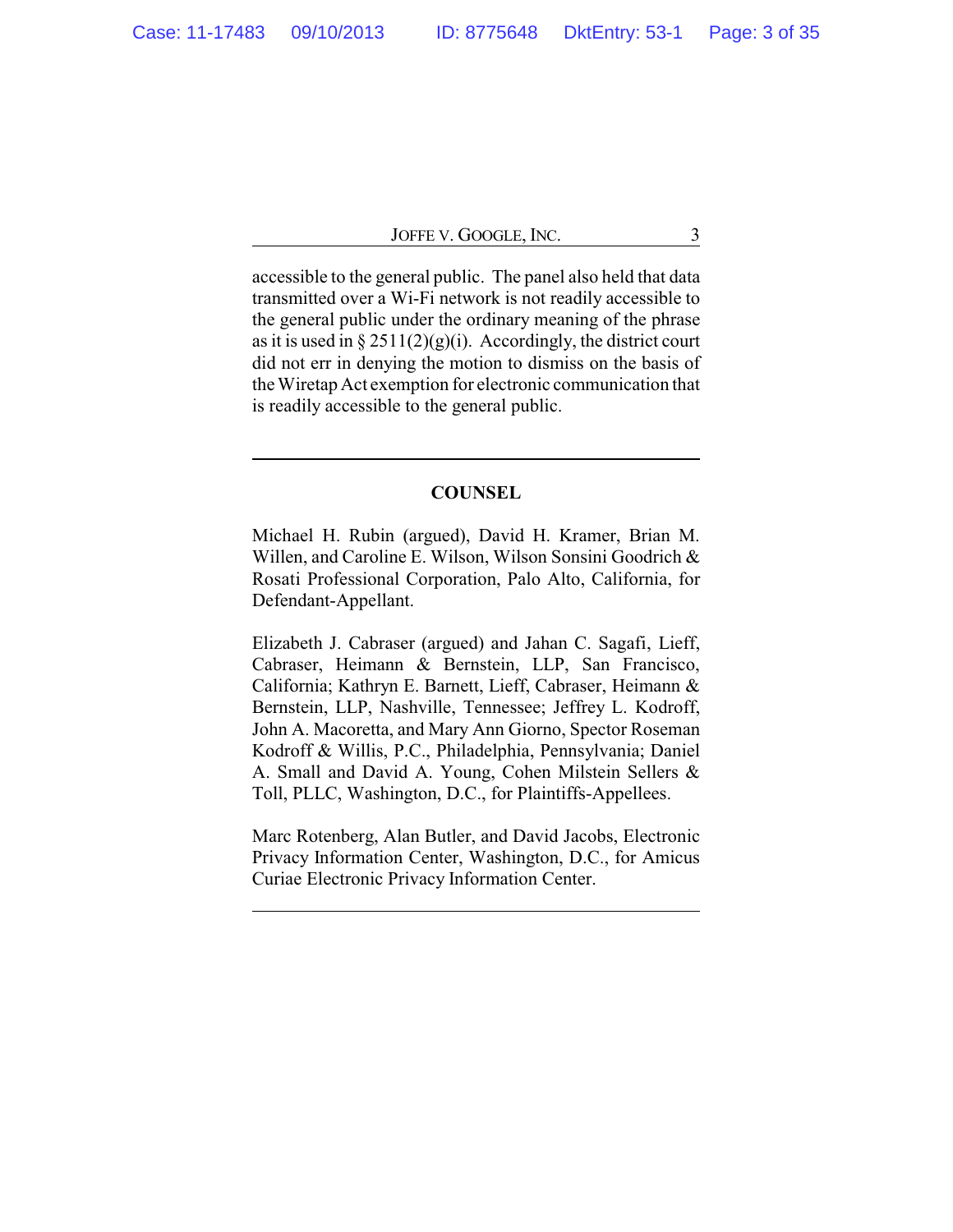#### **OPINION**

BYBEE, Circuit Judge:

In the course of capturing its Street View photographs, Google collected data from unencrypted Wi-Fi networks. Google publicly apologized, but plaintiffs brought suit under federal and state law, including the Wiretap Act, 18 U.S.C. § 2511. Google argues that its data collection did not violate the Act because data transmitted over a Wi-Fi network is an "electronic communication" that is "readily accessible to the general public" and exempt under the Act. 18 U.S.C.  $§$  2511(2)(g)(i). The district court rejected Google's argument. *In re Google Inc. St. View Elec. Commc'n Litig.*, 794 F. Supp. 2d 1067, 1073–84 (N.D. Cal. 2011). We affirm.

#### I. BACKGROUND

#### A. *Facts and History*

Google launched its Street View feature in the United States in 2007 to complement its Google Maps service by providing users with panoramic, street-level photographs. Street View photographs are captured bycameras mounted on vehicles owned by Google that drive on public roads and photograph their surroundings. Between 2007 and 2010, Google also equipped its Street View cars with Wi-Fi antennas and software that collected data transmitted by Wi-Fi networks in nearby homes and businesses. The equipment attached to Google's Street View cars recorded basic information about these Wi-Fi networks, including the network's name (SSID), the unique number assigned to the router transmitting the wireless signal (MAC address), the signal strength, and whether the network was encrypted.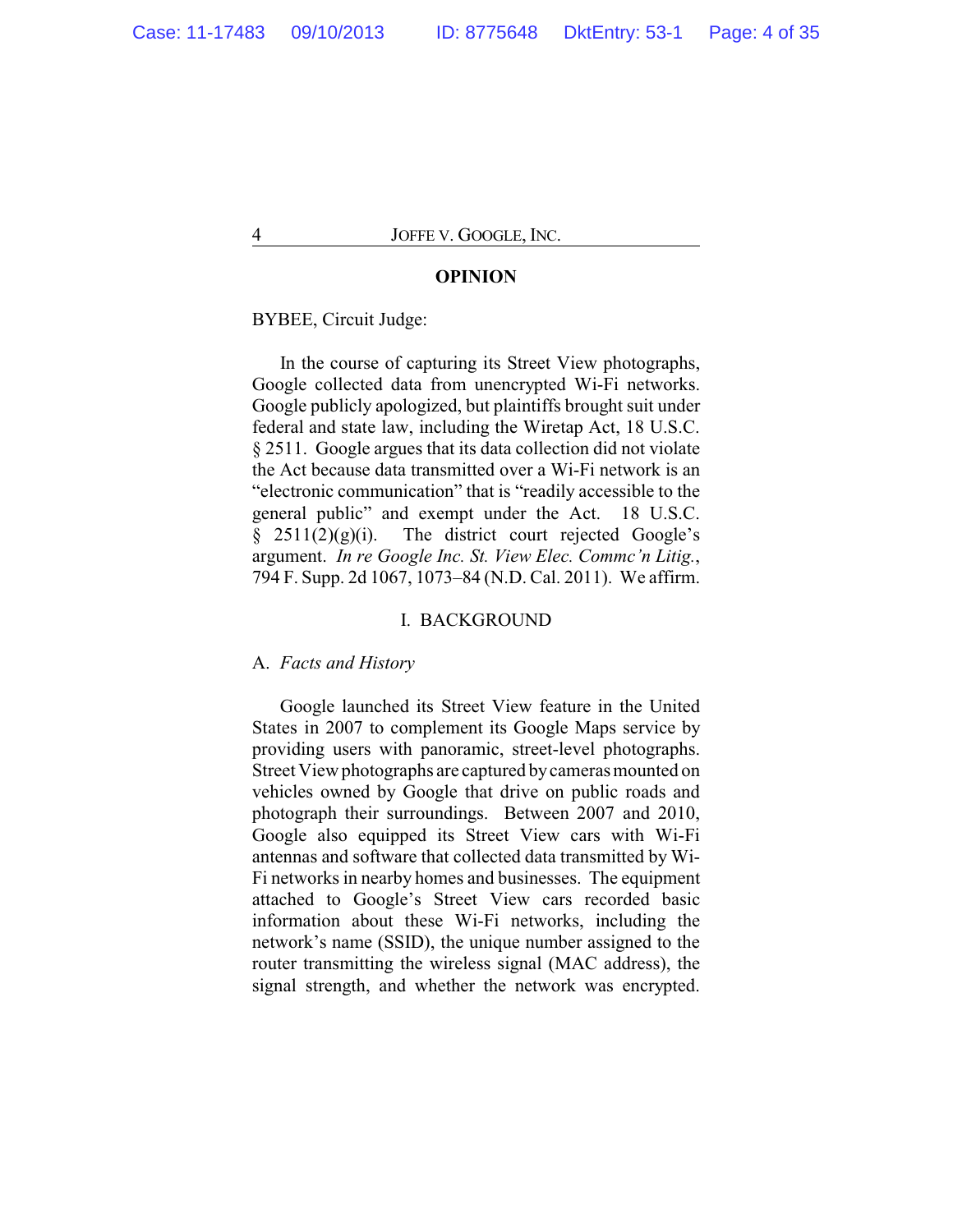Gathering this basic data about the Wi-Fi networks used in homes and businesses enables companies such as Google to provide enhanced "location-based" services, such as those that allow mobile phone users to find nearby restaurants and attractions or receive driving directions.

But the antennas and software installed in Google's Street View cars collected more than just the basic identifying information transmitted by Wi-Fi networks. They also gathered and stored "payload data" that was sent and received over unencrypted Wi-Fi connections at the moment that a Street View car was driving by. **<sup>1</sup>** Payload data includes everything transmitted by a device connected to a Wi-Fi network, such as personal emails, usernames, passwords, videos, and documents.

Google acknowledged in May 2010 that its Street View vehicles had been collecting fragments of payload data from unencrypted Wi-Fi networks. The company publicly apologized, grounded its vehicles, and rendered inaccessible the personal data that had been acquired. In total, Google's Street View cars collected about 600 gigabytes of data transmitted over Wi-Fi networks in more than 30 countries.

Several putative class-action lawsuits were filed shortly after Google's announcement, and, in August 2010, the cases were transferred by the Judicial Panel on Multidistrict Litigation to the Northern District of California. In November, 2010, Plaintiffs-Appellees (collectively "Joffe") filed a consolidated complaint, asserting claims against

**<sup>1</sup>** Google may have also used its software to capture encrypted data, but the plaintiffs have conceded that their wireless networks were unencrypted.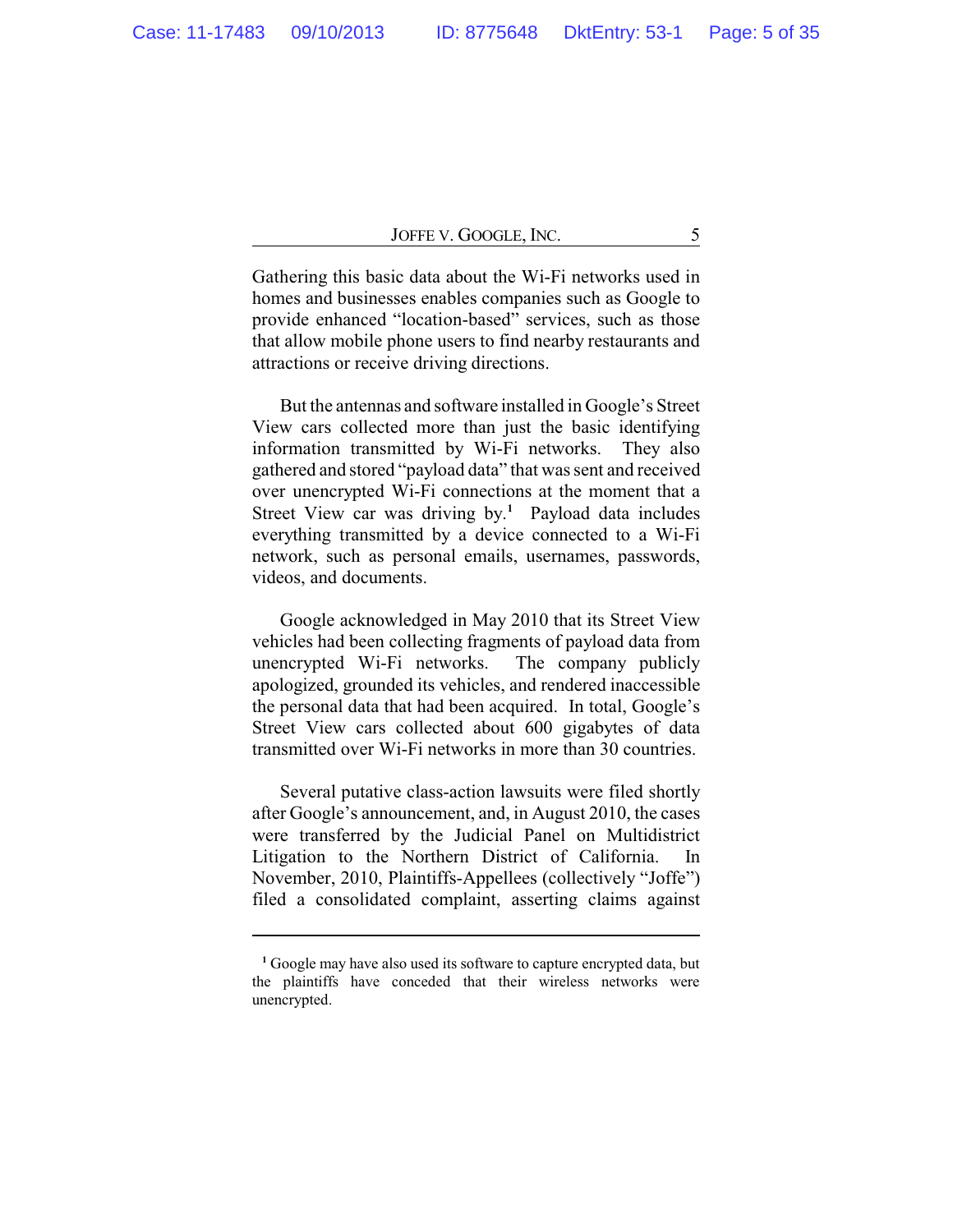Google under the federal Wiretap Act, 18 U.S.C. § 2511; California Business and Professional Code § 17200; and various state wiretap statutes. Joffe seeks to represent a class comprised of all persons whose electronic communications were intercepted by Google Street View vehicles since May 25, 2007.

Google moved to dismiss Joffe's consolidated complaint. The district court declined to grant Google's motion to dismiss Joffe's federal Wiretap Act claims.**<sup>2</sup>** *In re Google Inc. St. View Elec. Commc'n Litig.*, 794 F. Supp. 2d at 1084. On Google's request, the court certified its ruling for interlocutory appeal under 28 U.S.C. § 1292(b) because the district court resolved a novel question of statutory interpretation. We granted Google's petition, and we have jurisdiction under 28 U.S.C. § 1292(b).

# B. *District Court's Decision*

Google maintained before the district court that it should have dismissed Joffe's Wiretap Act claims because data transmitted over unencrypted Wi-Fi networks falls under the statutory exemption that makes it lawful to intercept "electronic communications" that are "readily accessible to the general public." 18 U.S.C.  $\S 2511(2)(g)(i)$ . The question was whether payload data transmitted on an unencrypted Wi-Fi network is "readily accessible to the general public," such that the  $\S$  2511(2)(g)(i) exemption applies to Google's conduct.

**<sup>2</sup>** The district court granted Google's motion to dismiss Joffe's claims under California law and other state wiretap statutes. *In re Google Inc. St. View Elec. Commc'n Litig.*, 794 F. Supp. 2d at 1085–86. These claims are not at issue here.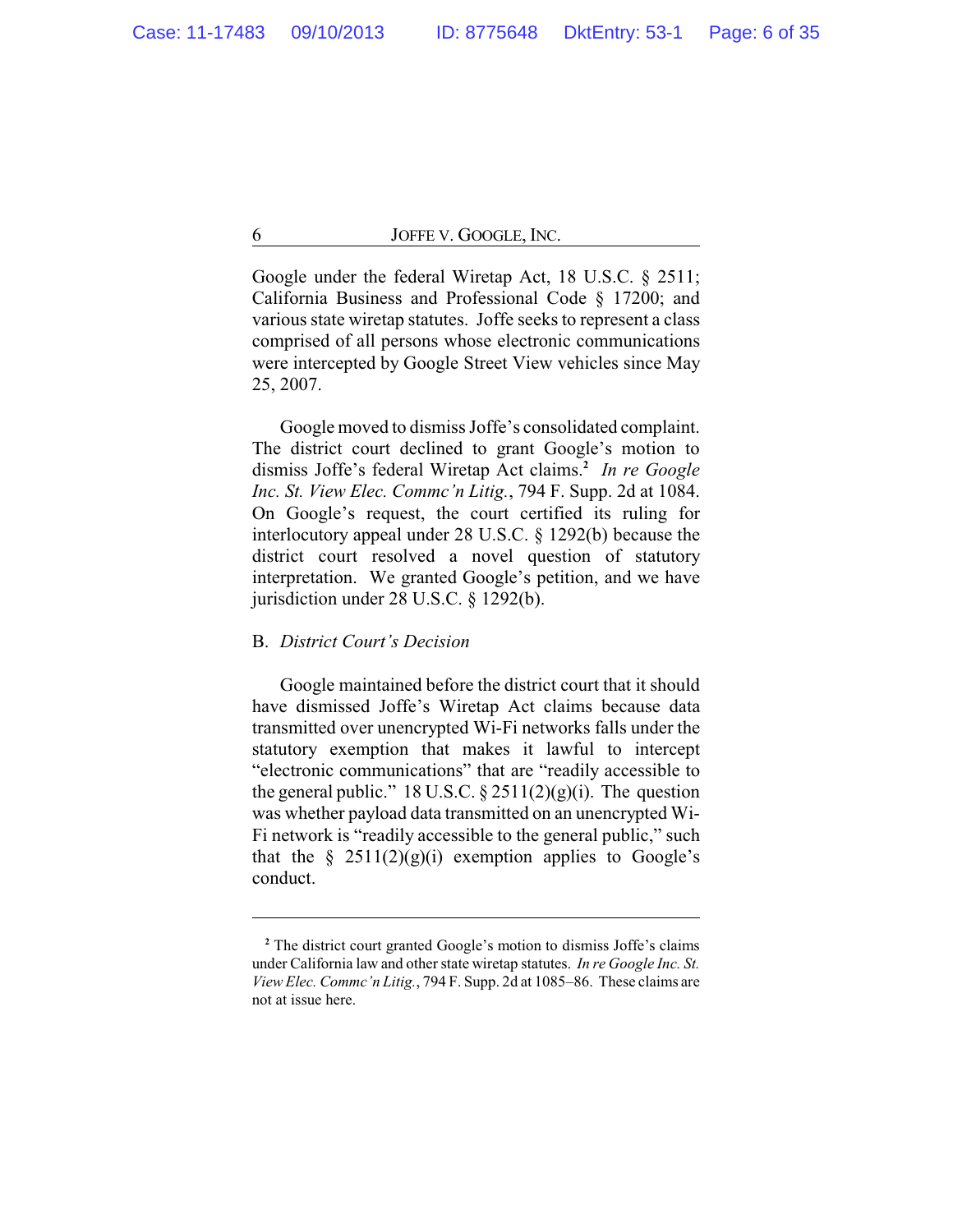To answer this question, the district court first looked to the definitions supplied by the Act. *In re Google Inc. St. View Elec. Commc'n Litig.*, 794 F. Supp. 2d at 1075–76. The statute provides in relevant part that "'readily accessible to the general public' means, with respect to a radio communication, that such communication is not . . . (A) scrambled or encrypted." 18 U.S.C. § 2510(16). An unencrypted *radio communication* is, therefore, "readily accessible to the general public." In short, intercepting an unencrypted *radio communication* does not give rise to liability under the Wiretap Act because of the combination of the  $\S 2511(2)(g)(i)$  exemption and the  $\S 2510(16)$  definition.

The district court then considered whether data transmitted over a Wi-Fi network is a "radio communication" because the phrase is not defined by the Act. *In re Google Inc. St. View Elec. Commc'n Litig.*, 794 F. Supp. 2d at 1076–81. The court reasoned that "radio communication" encompasses only "traditional radio services," and not other technologies that also transmit data using radio waves, such as cellular phones and Wi-Fi networks. **3** *Id.* at 1079–83. Since Wi-Fi networks are not a "radio communication," the definition of "readily accessible to the general public" provided by § 2510(16) does not apply because the definition is expressly limited to electronic communications that are radio communications.

Finally, the court addressed whether data transmitted over unencrypted Wi-Fi networks is nevertheless an "electronic communication" that is "readily accessible to the general

<sup>&</sup>lt;sup>3</sup> It is less clear whether the district court's definition also excludes television broadcasts. Joffe argued at oral argument that television broadcasts are "traditional radio services."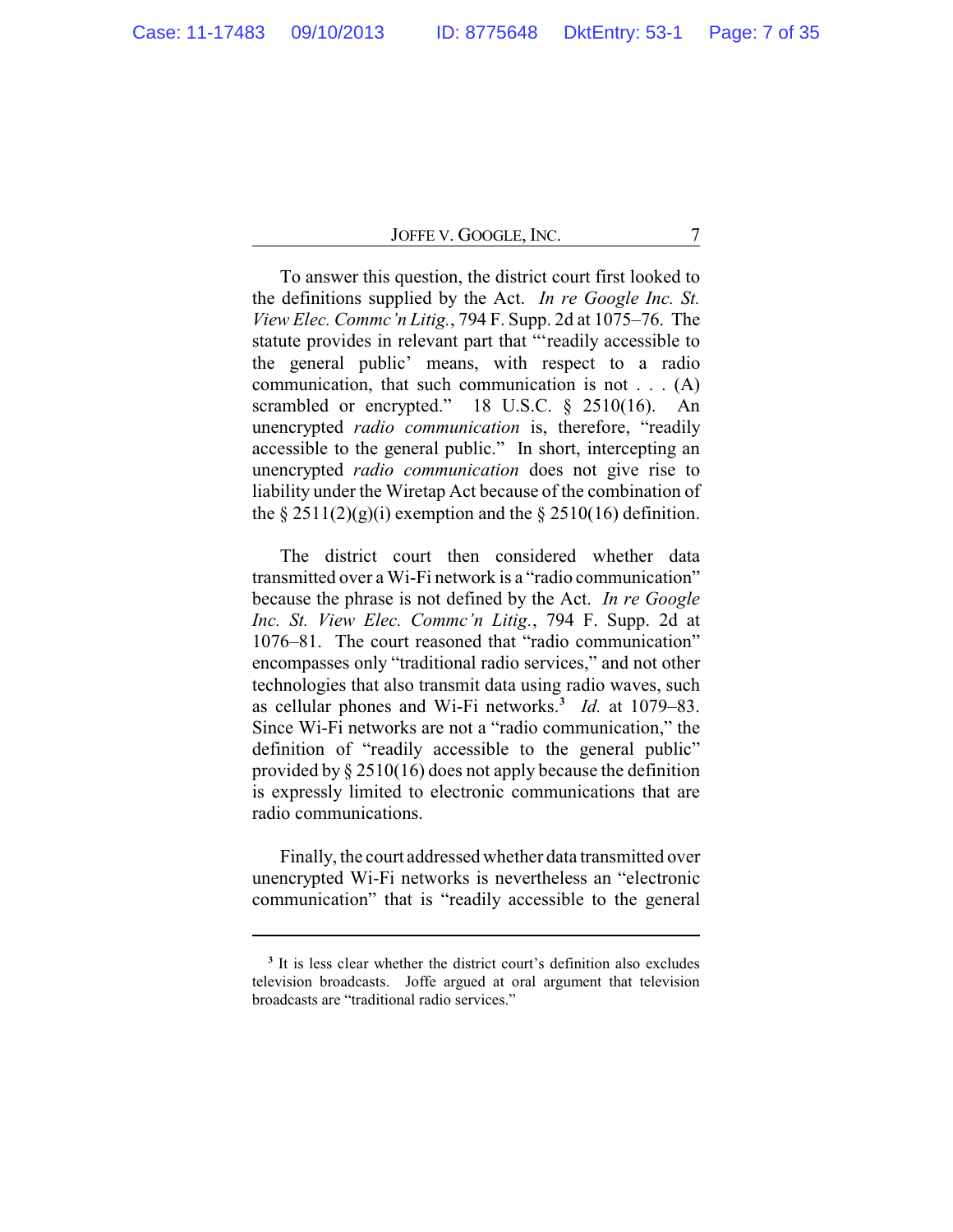public" under § 2511(2)(g)(i). *Id.* at 1082–84. Although the court determined that Wi-Fi networks do not involve a "radio communication" under § 2510(16) and are therefore not "readily accessible to the general public" by virtue of the definition of the phrase, it still had to resolve whether they are "readily accessible to the general public" as the phrase is ordinarily understood because the statute does not define the phrase as it applies to an "electronic communication" that is not a "radio communication." The court determined that data transmitted over an unencrypted Wi-Fi network is not "readily accessible to the general public." *Id.* at 1082–83. As a result, the  $\S 2511(2)(g)(i)$  exemption does not apply to Google's conduct. The court accordingly declined to grant Google's motion to dismiss Joffe's Wiretap Act claims. *Id.* at 1084.

# II. OVERVIEW OF THE WIRETAP ACT

The Wiretap Act imposes liability on a person who "intentionally intercepts . . . any wire, oral, or electronic communication," 18 U.S.C.  $\S 2511(1)(a)$ , subject to a number of exemptions. *See* 18 U.S.C. § 2511(2)(a)–(h). There are two exemptions that are relevant to our purposes. First, the Wiretap Act exempts intercepting "an electronic communication made through an electronic communication system" if the system is configured so that it is "readily accessible to the general public." 18 U.S.C.  $\S 2511(2)(g)(i)$ . "Electronic communication" includes communication by radio, 18 U.S.C. § 2510(12), and "'readily accessible to the general public' means, with respect to a radio communication" that the communication is "not . . . scrambled or encrypted," 18 U.S.C. § 2510(16)(A). Second, the Act exempts intercepting "radio communication" by "any station for the use of the general public;" by certain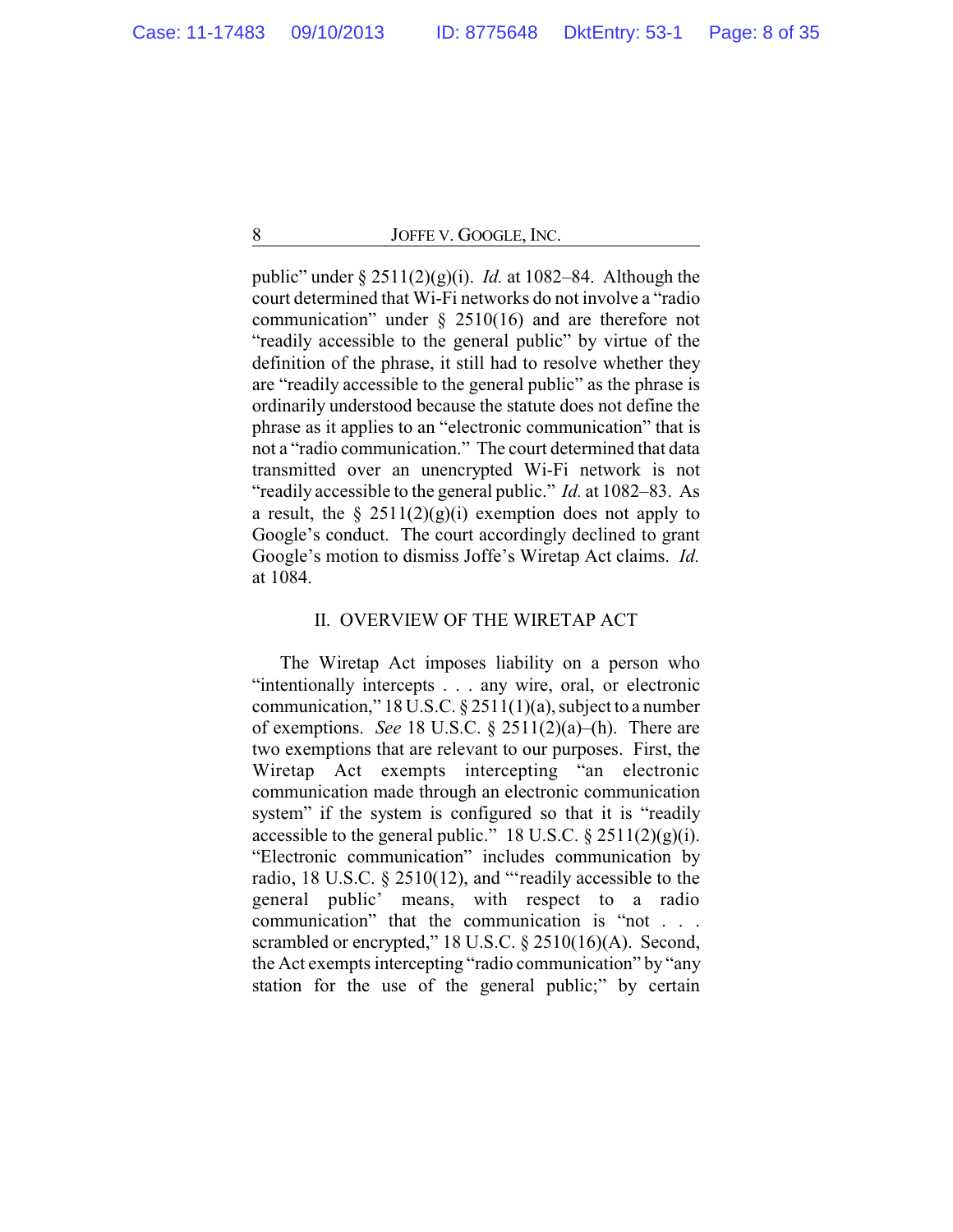governmental communication systems "readily accessible to the general public," including police, fire, and civil defense agencies; by a station operating on an authorized frequency for "amateur, citizens band, or general mobile radio services;" or by a marine or aeronautical communications system. 18 U.S.C.  $\S 2511(2)(g)(ii)(I)$ –(IV).

Google only argues, as it did before the district court, that it is exempt from liability under the Act because data transmitted over a Wi-Fi network is an "electronic communication . . . readily accessible to the general public" under  $\S 2511(2)(g)(i)$ . It concedes that it does not qualify for any of the exemptions for specific types of "radio communication" under  $\S$  2511(2)(g)(ii). Joffe, however, argues that if data transmitted over a Wi-Fi network is not exempt as a "radio communication" under  $\S 2511(2)(g)(ii)$ , it cannot be exempt as a radio communication under the broader exemption for "electronic communication" in  $\S 2511(2)(g)(i)$ . This argument has some force, and we wish to address it before we consider Google's claims.

Joffe contends that the definition of "readily accessible to the general public" in  $\S$  2510(16) does not apply to the  $\S$  2511(2)(g)(i) exemption. Instead, Joffe argues, the  $§$  2510(16) definition applies exclusively to  $\S 2511(2)(g)(ii)(II)$ , which exempts specifically enumerated types of "radio communication" when they are "readily accessible to the general public." We ultimately reject Joffe's alternative reading of the statute, although—as we will explain—we find  $\S 2511(2)(g)(ii)$  useful as a lexigraphical aid to understanding the phrase "radio communication."

As noted, § 2510(16) defines "readily accessible to the general public" solely with respect to a "radio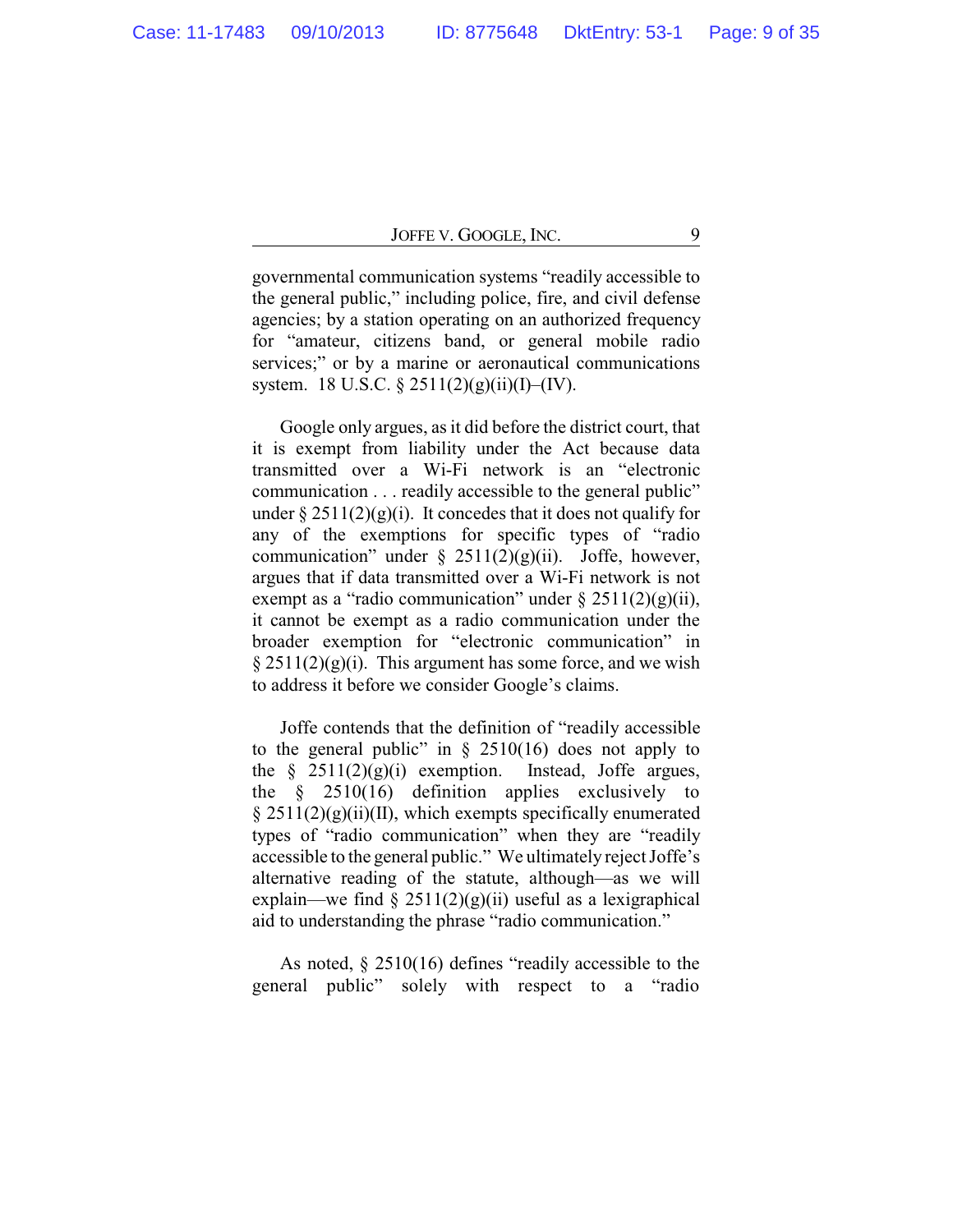communication," and not with respect to other types of "electronic communication." Although  $\S 2511(2)(g)(i)$  does not use the words "radio communication," the statute nevertheless directs us to apply the § 2510(16) definition to the  $\S 2511(2)(g)(i)$  exemption. First, "radio communication" is a subset of "electronic communication." *See* 18 U.S.C. § 2510(12) (providing that, subject to certain exceptions, ""electronic communication' means any transfer of signs, signals, writing, images, sounds, data, or intelligence of any nature transmitted in whole or in part by a wire, *radio*, electromagnetic, photoelectronic or photooptical system") (emphasis added). Second, the statute directs us to apply § 2510(16) to the entire chapter. The definitions in 18 U.S.C. § 2510 are prefaced with the phrase, "As used in this chapter." We cannot disregard this command by holding that the definition of "'readily accessible to the general public' [ ] with respect to a radio communication" applies to  $\S 2511(2)(g)(ii)$ , but not  $\S 2511(2)(g)(i)$ .

Admittedly, following the plain language of the statute creates some tension with §  $2511(2)(g)(ii)(II)$ , which provides an exemption for intercepting "any radio communication which is transmitted . . . by any governmental, law enforcement, civil defense, private land mobile, or public communications system, including police and fire, readily accessible to the general public." Under our reading of the statute—which is the same reading adopted by the district court, Google, and Joffe in his lead argument—  $\S$  2511(2)(g)(i) exempts all electronic communications (including radio communications) that are "readilyaccessible to the general public" as the phrase is defined in  $\S 2510(16)$ . This reading likely renders  $\S 2511(2)(g)(ii)(II)$  superfluous. As discussed, that section exempts specific kinds of radio communications that are "readily accessible to the general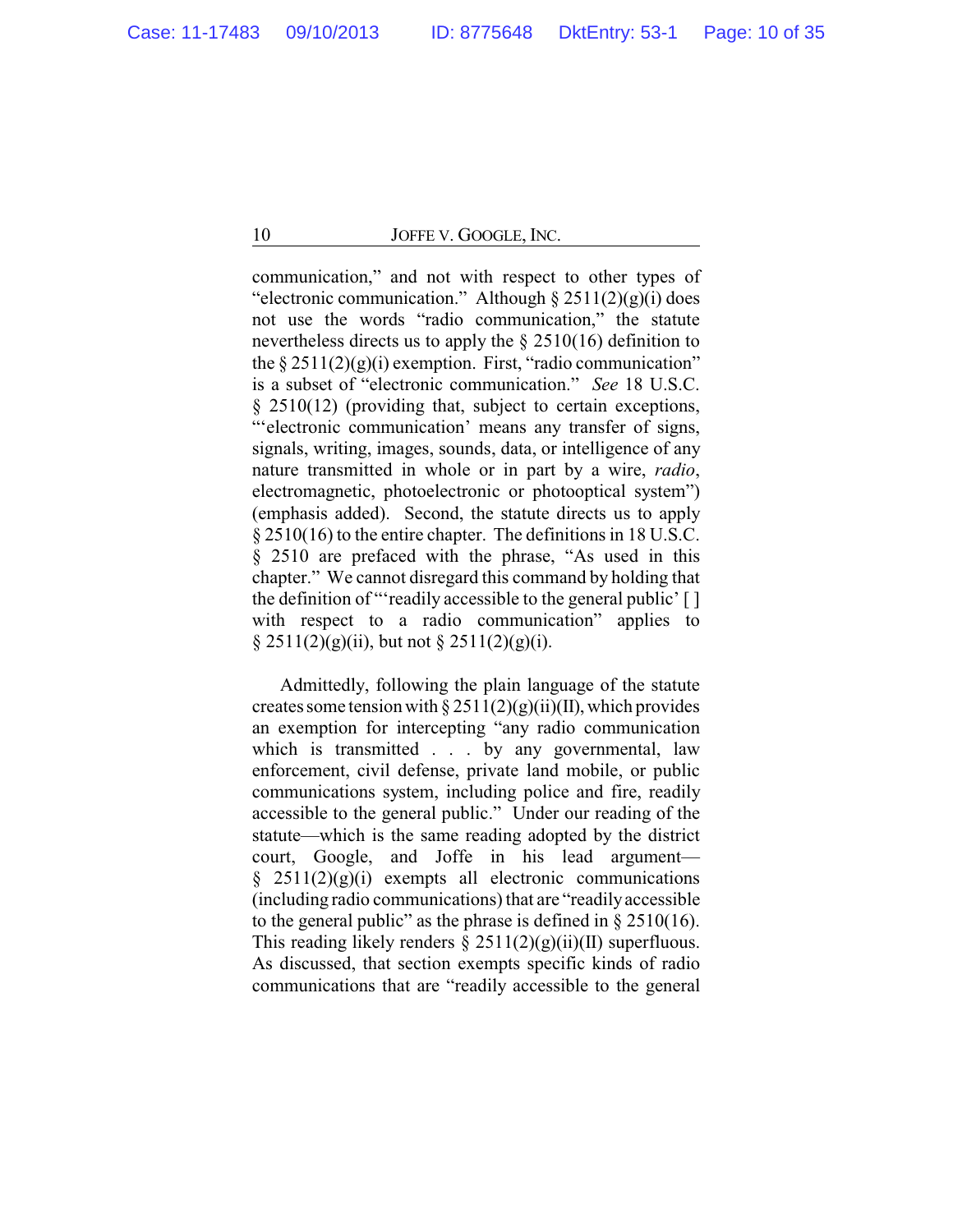public," such as those transmitted by a law enforcement communications system. But this exemption is unnecessary when  $\S$  2511(2)(g)(i) already exempts all radio communications that are "readily accessible to the general public."

Although our reading may render  $\S 2511(2)(g)(ii)(II)$ superfluous or at least redundant, we understand that Congress "sometimes drafts provisions that appear duplicative of others—simply in Macbeth's words, 'to make assurance double sure.' That is, Congress means to clarify what might be doubtful—that the mentioned item is covered." *Shook v. D.C. Fin. Responsibility & Mgmt. Assistance Auth.*, 132 F.3d 775, 782 (D.C. Cir. 1998). This interpretation is especially plausible given that Congress was concerned that radio hobbyists not face liability for intercepting readily accessible broadcasts, such as those covered by §  $2511(2)(g)(ii)(II)$ , which can be picked up by a police scanner. *See* 132 Cong. Rec. S7987-04 (1986) ("In order to address radio hobbyists' concerns, we modified the original language of S. 1667 to clarify that intercepting traditional radio services is not unlawful.").

In short, we agree with Google that the definition of "readily accessible to the general public" in  $\S$  2510(16) applies to the  $\frac{1}{2}$  2511(2)(g)(i) exemption when the communication in question is a "radio communication." With that understanding, we now turn to whether data transmitted over a Wi-Fi network is a "radio communication" exempt from the Wiretap Act as an "electronic communication" under  $\S 2511(2)(g)(i)$ .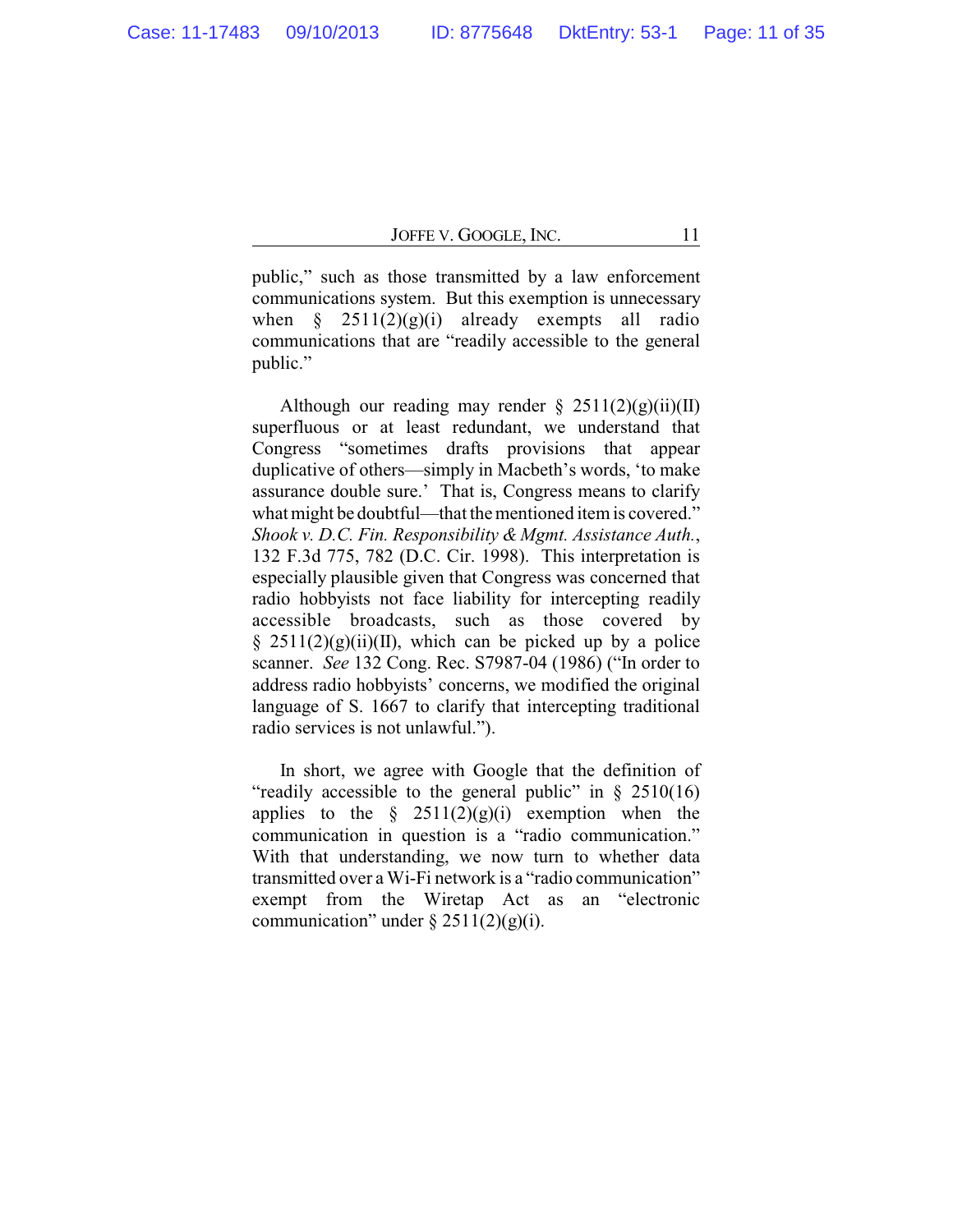# III. ANALYSIS

In support of its position that it is exempt under  $§$  2511(2)(g)(i), Google offers two arguments. First, it contends that data transmitted over a Wi-Fi network is an electronic "radio communication" and that the Act exempts such communications by defining them as "readily accessible to the general public," 18 U.S.C.  $\S$  2511(2)(g)(i), so long as "such communication is not . . . scrambled or encrypted," 18 U.S.C. § 2510(16)(A). Second, Google contends that even if data transmitted over an unencrypted Wi-Fi network is not a "radio communication," it is still an "electronic communication . . . readily accessible to the general public." 18 U.S.C. § 2511(2)(g)(i).

We reject both claims.<sup>4</sup> We hold that the phrase "radio" communication" in 18 U.S.C. § 2510(16) excludes payload data transmitted over a Wi-Fi network. As a consequence, the definition of "readily accessible to the general public [ ] with respect to a radio communication" set forth in § 2510(16) does not apply to the exemption for an "electronic communication" that is "readily accessible to the general public" under 18 U.S.C.  $\S 2511(2)(g)(i)$ . We further hold that

<sup>&</sup>lt;sup>4</sup> This case raises a question of statutory interpretation, which we review de novo. *Phoenix Mem'l Hosp. v. Sebelius*, 622 F.3d 1219, 1224 (9th Cir. 2010). We begin by "determin[ing] whether the language at issue has a plain and unambiguous meaning with regard to the particular dispute in the case." *Barnhart v. Sigmon Coal Co.*, 534 U.S. 438, 450 (2002). We must assume that "the ordinary meaning of that language accurately expresses the legislative purpose [of Congress]." *Park 'N Fly, Inc. v. Dollar Park & Fly, Inc.*, 469 U.S. 189, 194 (1985).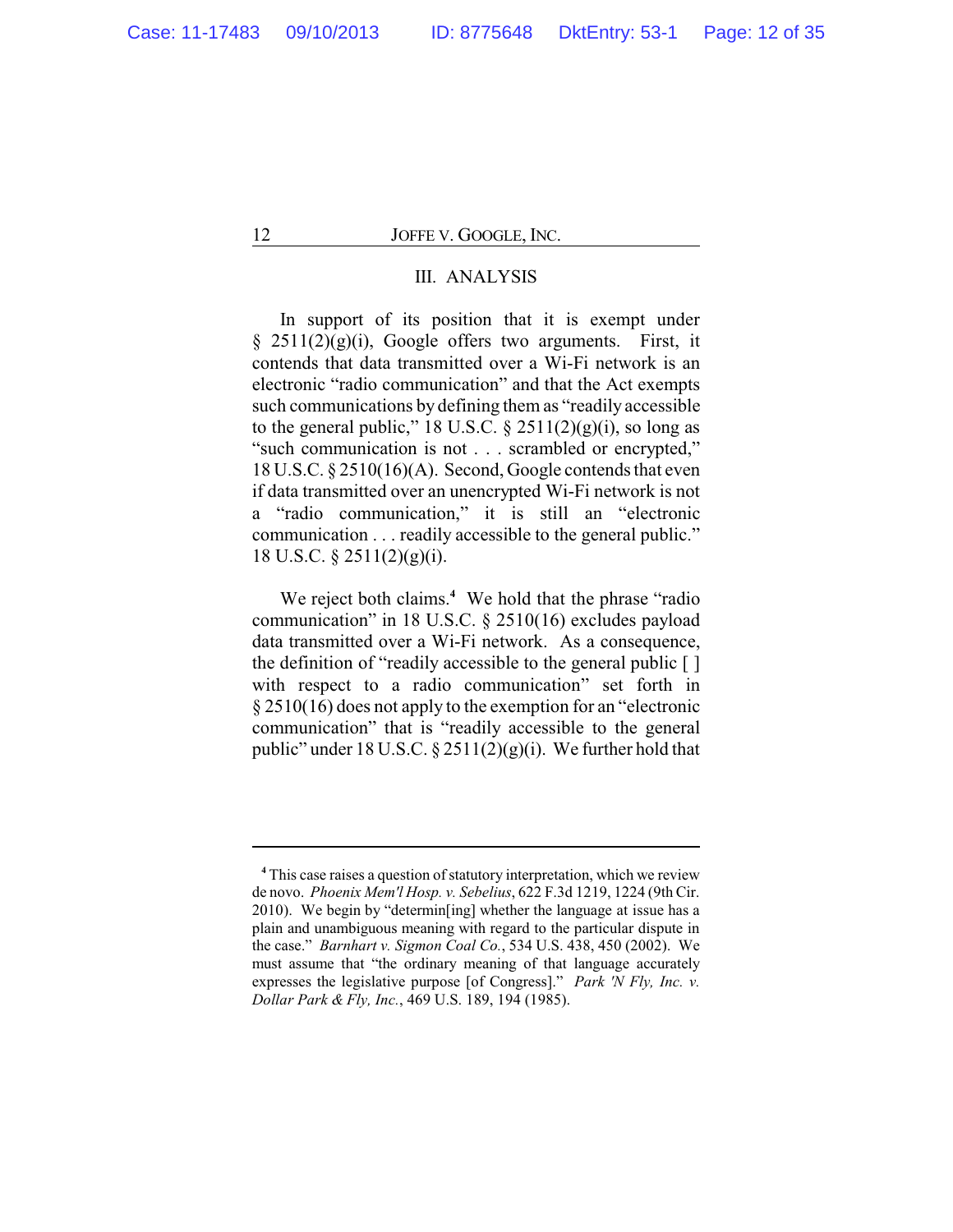payload data transmitted over an unencrypted Wi-Fi network is not "readily accessible to the general public" under the ordinary meaning of the phrase as it is used in  $§$  2511(2)(g)(i).

A. *Data Transmitted over a Wi-Fi Network Is Not a"Radio Communication" under the Wiretap Act.*

We turn first to the question of whether data transmitted over a Wi-Fi network is a "radio communication" as that term is used in 18 U.S.C. § 2510(16). If data transmitted over a Wi-Fi network is a radio communication, then any radio communication that is not scrambled or encrypted is considered "readily accessible to the general public," and is exempt from liability under the Wiretap Act. 18 U.S.C.  $§ 2511(2)(g)(i).$ 

1. The ordinarymeaning of "radio communication" does not include data transmitted over a Wi-Fi network

The Wiretap Act does not define the phrase "radio communication" so we must give the term its ordinary meaning. *See Hamilton v. Lanning*, 130 S. Ct. 2464, 2471 (2010) ("When terms used in a statute are undefined, we give them their ordinary meaning."); *United States v. Daas*, 198 F.3d 1167, 1174 (9th Cir. 1999) ("If the statute uses a term which it does not define, the court gives that term its ordinary meaning.").

According to Google, radio communication "refers to any information transmitted using radio waves, *i.e.*, the radio frequency portion of the electromagnetic spectrum." Appellant's Br. at 28. The radio frequency portion of the spectrum is "the part of the spectrum where electromagnetic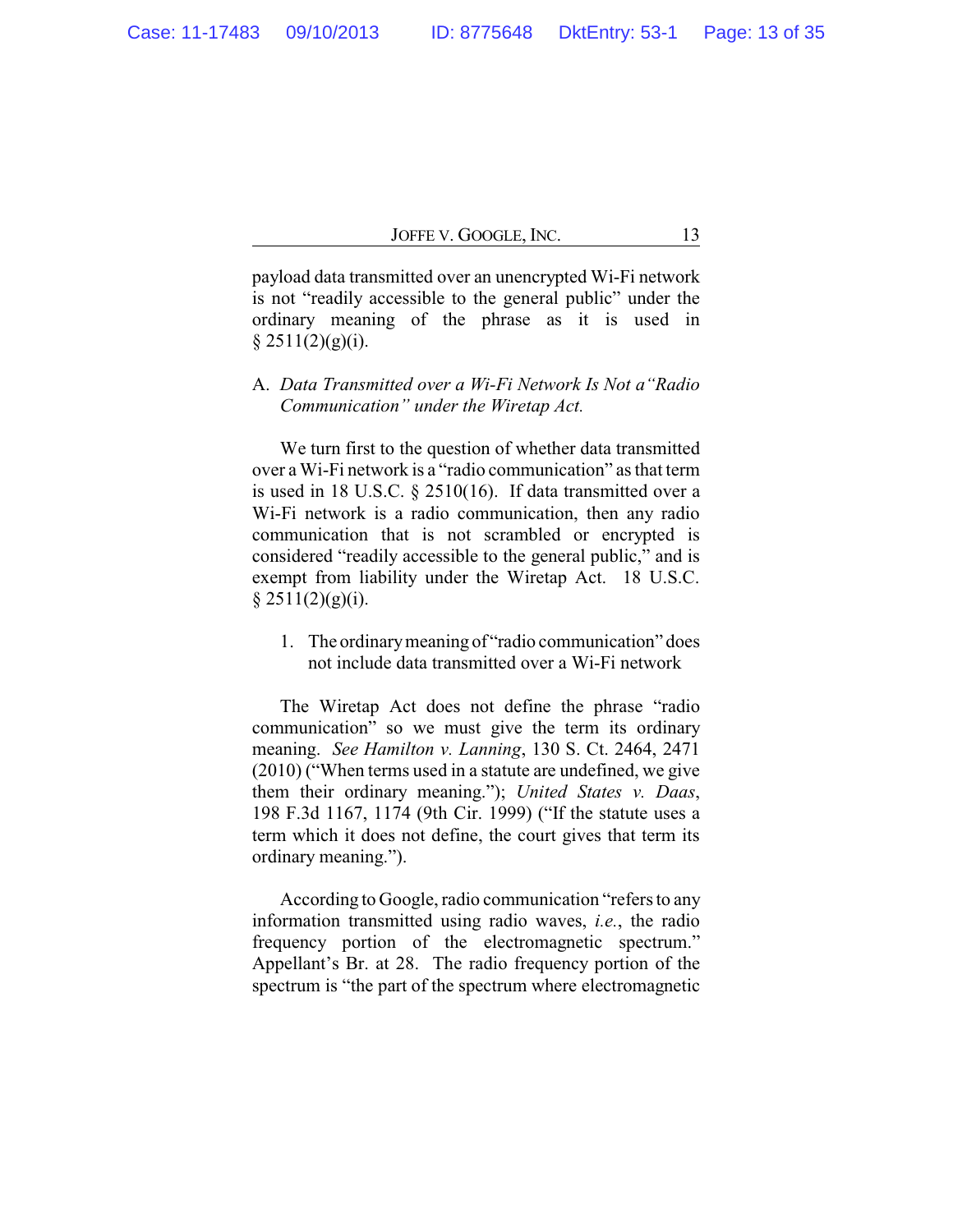waves have frequencies in the range of about 3 kilohertz to 300 gigahertz." *Id.* at 27.

Google's technical definition does not conform with the common understanding held contemporaneous with the enacting Congress. *See United States v. Iverson*, 162 F.3d 1015, 1022 (9th Cir. 1998) ("When a statute does not define a term, we generally interpret that term by employing the *ordinary*, *contemporary*, and *common* meaning of the words that Congress used") (emphasis added). The radio frequency portion of the electromagnetic spectrum covers not only Wi-Fi transmissions, but also television broadcasts, Bluetooth devices, cordless and cellular phones, garage door openers, avalanche beacons, and wildlife tracking collars. *See* Fed. Commc'n Comm'n, *Encyclopedia – FM Broadcast Station Classes and Service Countours*, *available at* http://www.ntia.doc.gov/files/ntia/publications/2003 allochrt.pdf (last visited Aug. 13, 2013). One would not ordinarily consider, say, television a form of "radio communication." Not surprisingly, Congress has not typically assumed that the term "radio" encompasses the term "television." *See, e.g.*, 18 U.S.C. § 1343 (imposing liability for "[f]raud by wire, radio, *or* television") (emphasis added); 18 U.S.C. § 2101 (imposing liability for inciting a riot by means of "mail, telegraph, radio, *or* television") (emphasis added); 7 U.S.C. § 2156 (defining an "instrumentality of interstate commerce" as "any written, wire, radio, television or other form of communication); *see also FCC v. Nat'l Citizens Comm. for Broad.*, 436 U.S. 775, 815 (1978) (noting that "radio and television stations are given different weight," under the regulations at issue, and describing regulations governing"a radio *or*television broadcast station") (emphasis added).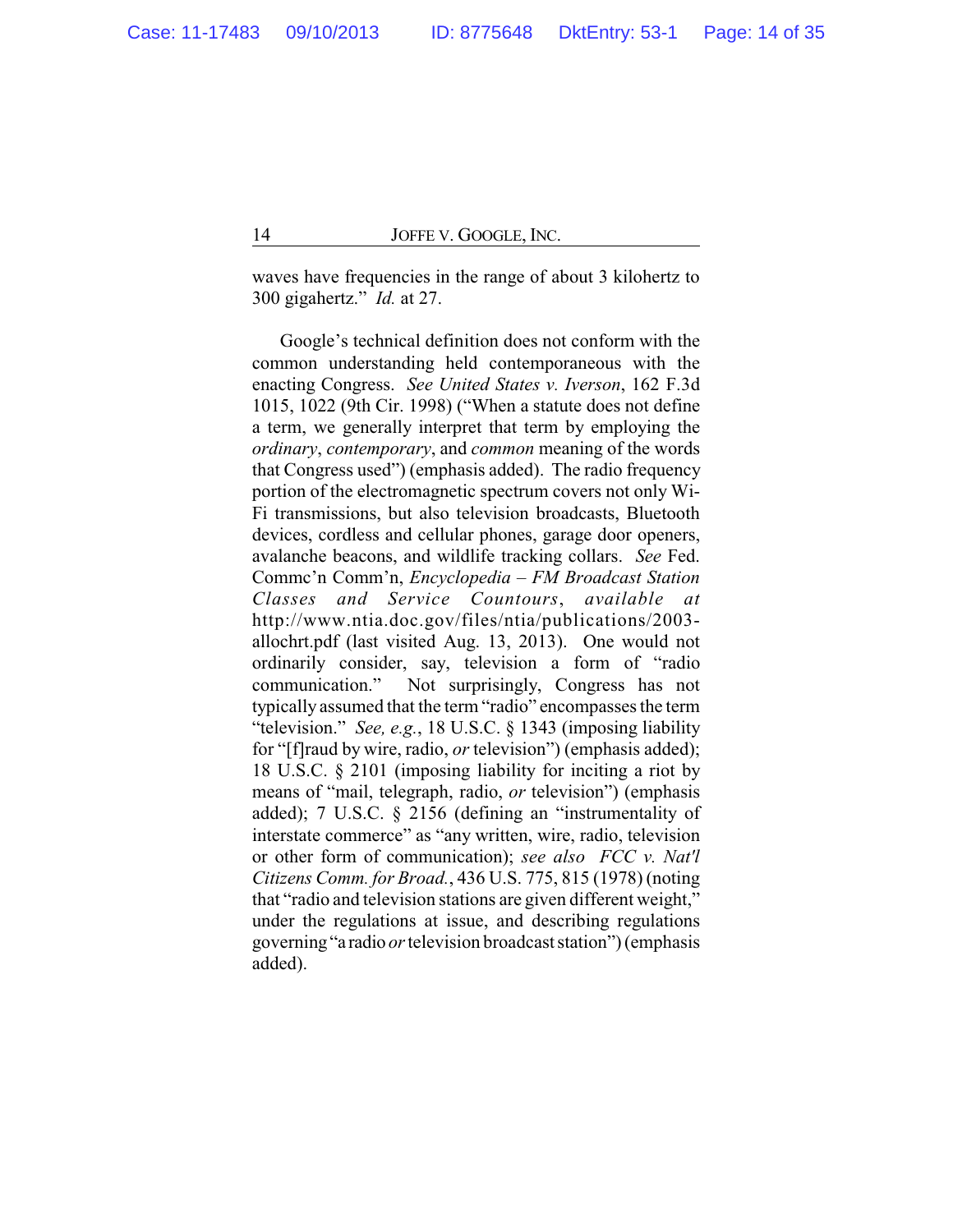The Wiretap Act itself does not assume that the phrase "radio communication" encompasses technologies like satellite television that are outside the scope of the phrase as it is ordinarily defined. For example, the statute's damages provision sets out specified penalties when the "violation of this chapter is the private viewing of a private satellite video communication that is not scrambled or encrypted *or* if the communication is a radio communication that is transmitted on [frequencies specified by regulation]." 18 U.S.C. § 2520(c)(1) (emphasis added). Congress described separately the act of "viewing  $\lceil \cdot \rceil$  a private satellite video communication" even though such communication is transmitted on a radio frequency and would fall within Google's proposed definition of "radio communication." Taken together, these disparate provisions offer evidence that Congress does not use "radio" or "radio communication" to reference all of the myriad forms of communication that use the radio spectrum. Rather, it uses "radio" to refer to traditional radio technologies, and then separately describes other modes of communication that are not ordinarily thought of as radio, but that nevertheless use the radio spectrum.

Google's proposed definition is in tension with how Congress—and virtually everyone else—uses the phrase. In common parlance, watching a television show does not entail "radio communication." Nor does sending an email or viewing a bank statement while connected to a Wi-Fi network. There is no indication that the Wiretap Act carries a buried implication that the phrase ought to be given a broader definition than the one that is commonly understood. *See Mohamad v. Palestinian Auth.*, 132 S. Ct. 1702, 1707 (2012) (favoring a definition that matches "how we use the word in everyday parlance" and observing that "Congress remains free, as always, to give the word a broader or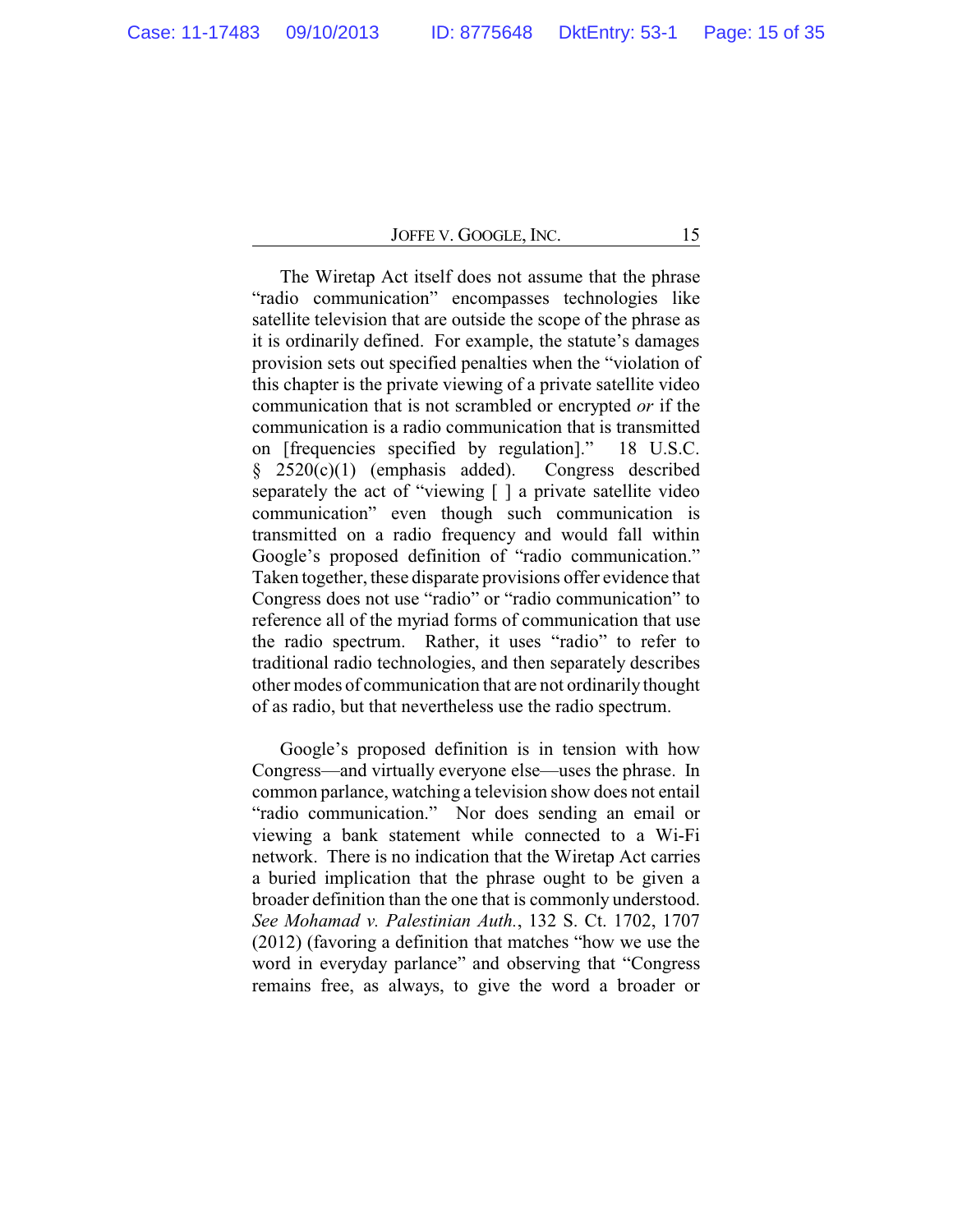different meaning. But before we will assume it has done so, there must be *some* indication Congress intended such a result").

Importantly, Congress provided definitions for many other similar terms in the Wiretap Act, but refrained from providing a technical definition of "radio communication" that would have altered the notion that it should carry its common, ordinary meaning. *See, e.g.*, 18 U.S.C. § 2510(1) (defining "wire communication"); 18 U.S.C. § 2510(12) (defining "electronic communication"); 18 U.S.C. § 2510(15) (defining "electronic communication service"); 18 U.S.C. § 2510(17) (defining "electronic storage"). As Google writes in its brief, "[t]he fact that the Wiretap Act provides specialized definitions for certain compound terms—but not for 'radio communication'—is powerful evidence that the undefined term was not similarly intended [to] be defined in a specialized or narrow way" but rather "according to its ordinary meaning." Appellant's Br. at 29. We agree and, accordingly, we reject Google's proposed definition of "radio communication" in favor of one that better reflects the phrase's ordinary meaning.

2. A "radio communication" is a predominantlyauditory broadcast, which excludes payload data transmitted over Wi-Fi networks

There are two telltale indicia of a "radio communication." A radio communication is commonly understood to be (1) predominantly auditory, and (2) broadcast. Therefore, television—whether connected via an indoor antenna or a satellite dish—is not radio, by virtue of its visual component. A land line phone does not broadcast, and, for that reason, is not radio. On the other hand, AM/FM, Citizens Band (CB),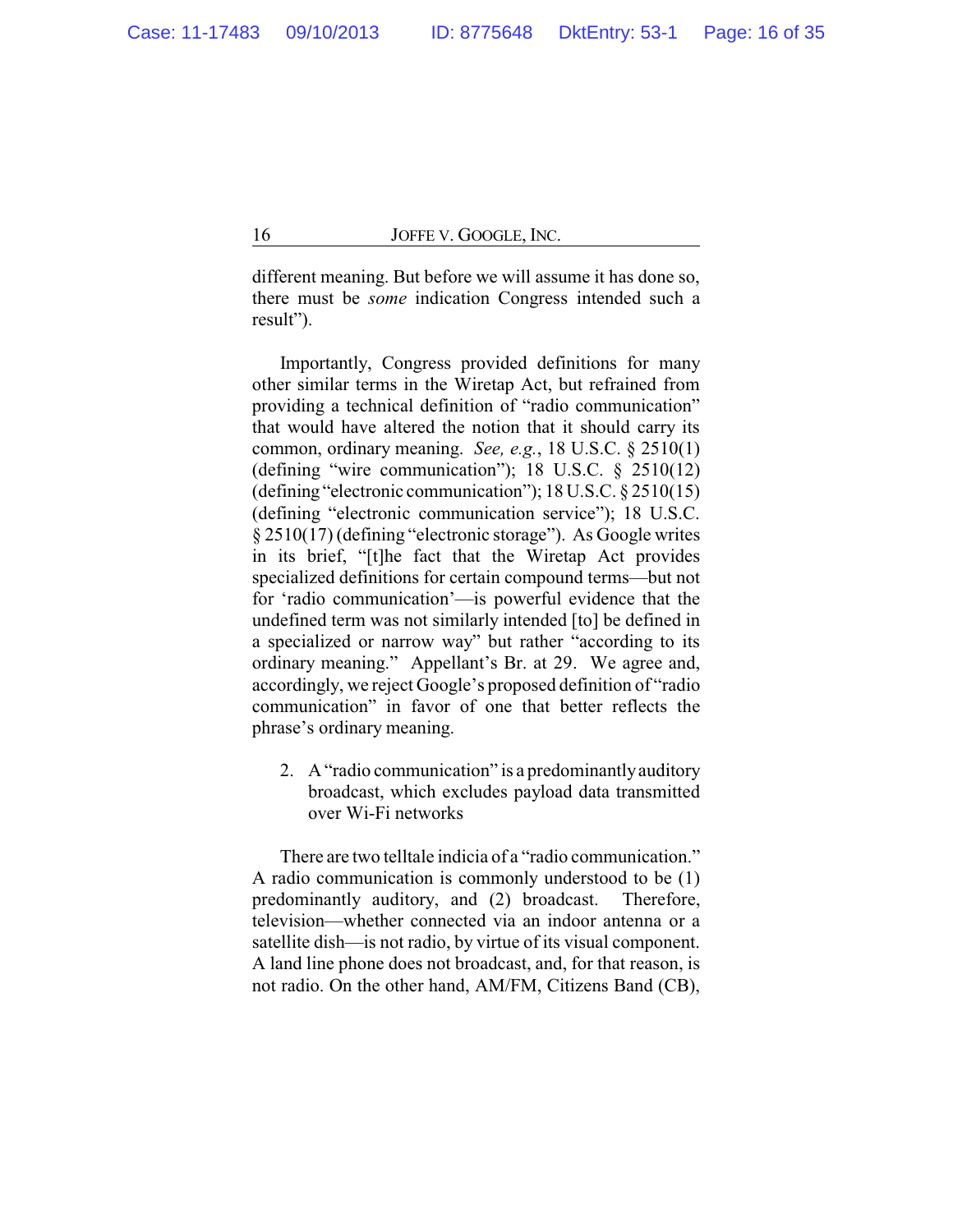'walkie-talkie,' and shortwave transmissions are predominantly auditory, are broadcast, and are, not coincidentally, typically referred to as "radio" in everyday parlance. Thus, we conclude that "radio communication" should carry its ordinary meaning: a predominantly auditory broadcast.**<sup>5</sup>**

The payload data transmitted over unencrypted Wi-Fi networks that was captured by Google included emails, usernames, passwords, images, and documents that cannot be classified as predominantly auditory. They therefore fall outside of the definition of a "radio communication" as the phrase is used in 18 U.S.C. § 2510(16).

**<sup>5</sup>** We need not reach the question of what exactly constitutes a "broadcast" because the Wi-Fi transmissions in question were not predominantly auditory. Whether cell phone calls—which are projected wirelessly over great distances—are broadcast would similarly be a close question.

We also need not fully consider the extent to which non-auditory transmissions may be included in a broadcast before that broadcast is no longer a radio broadcast. Modern FM radio stations, for example, commonly transmit small amounts of data denoting the artist and title of the song. But because such data is ancillary to the audio transmission, they likely do not remove the transmissions from the domain of a "radio communication" under the Act.

And, finally, we do not address how to classify a traditional radio broadcast delivered to a web-enabled device connected to a Wi-Fi network, such as a radio station streamed over the internet. Here, Google's collection efforts were not limited to auditory transmissions.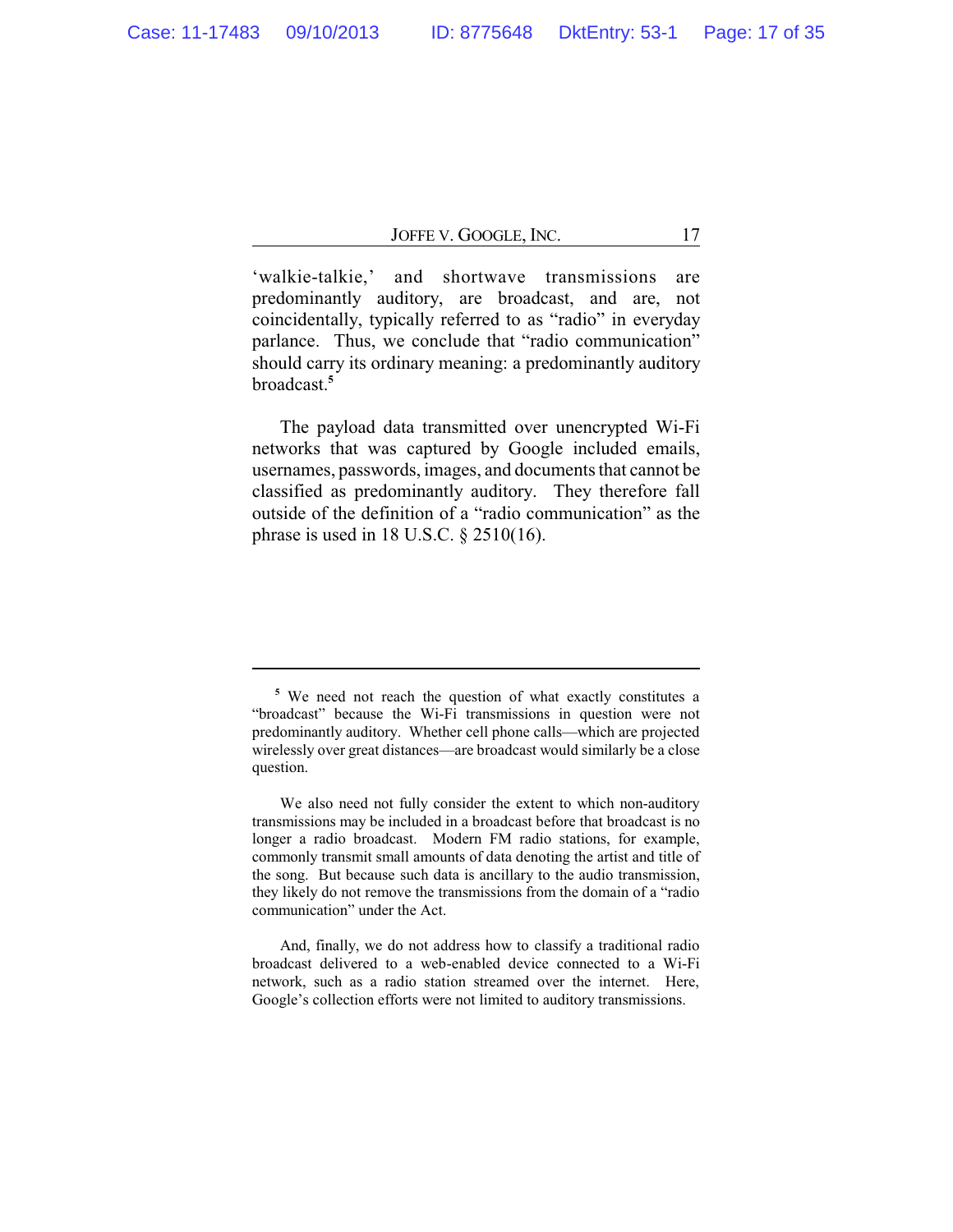3. Defining "radio communication" to include only predominantly auditory broadcasts is consistent with the rest of the Wiretap Act

Crucially, defining "radio communication" as a predominantly auditory broadcast yields a coherent and consistent Wiretap Act. Google's overly broad definition does not. *See K Mart Corp. v. Cartier, Inc.*, 486 U.S. 281, 291 (1988) ("In ascertaining the plain meaning of the statute, the court must look to the particular statutory language at issue, as well as the language and design of the statute as a whole.")

Throughout the Wiretap Act, Congress used the phrase "radio communication"—which is at issue here—and the similar phrase "communication by radio." Even within the very provision that we are construing—18 U.S.C. § 2510(16)—Congress used both phrases. We must ascribe to each phrase its own meaning. *See SEC v. McCarthy*, 322 F.3d 650, 656 (9th Cir. 2003) ("It is a well-established canon of statutory interpretation that the use of different words or terms within a statute demonstrates that Congress intended to convey a different meaning for those words."). The phrase "communication by radio" is used more expansively: it conjures an image of all communications using radio *waves* or a radio *device*. *See, e.g.*, 18 U.S.C. § 2510(16)(E) (describing radio communication that "is a two-way voice communication by radio transmitted on a frequency "not exclusively allocated to broadcast auxiliary services.").

When read in context, the phrase "radio communication" tends to refer more narrowly to broadcast radio technologies rather than to the radio waves by which the communication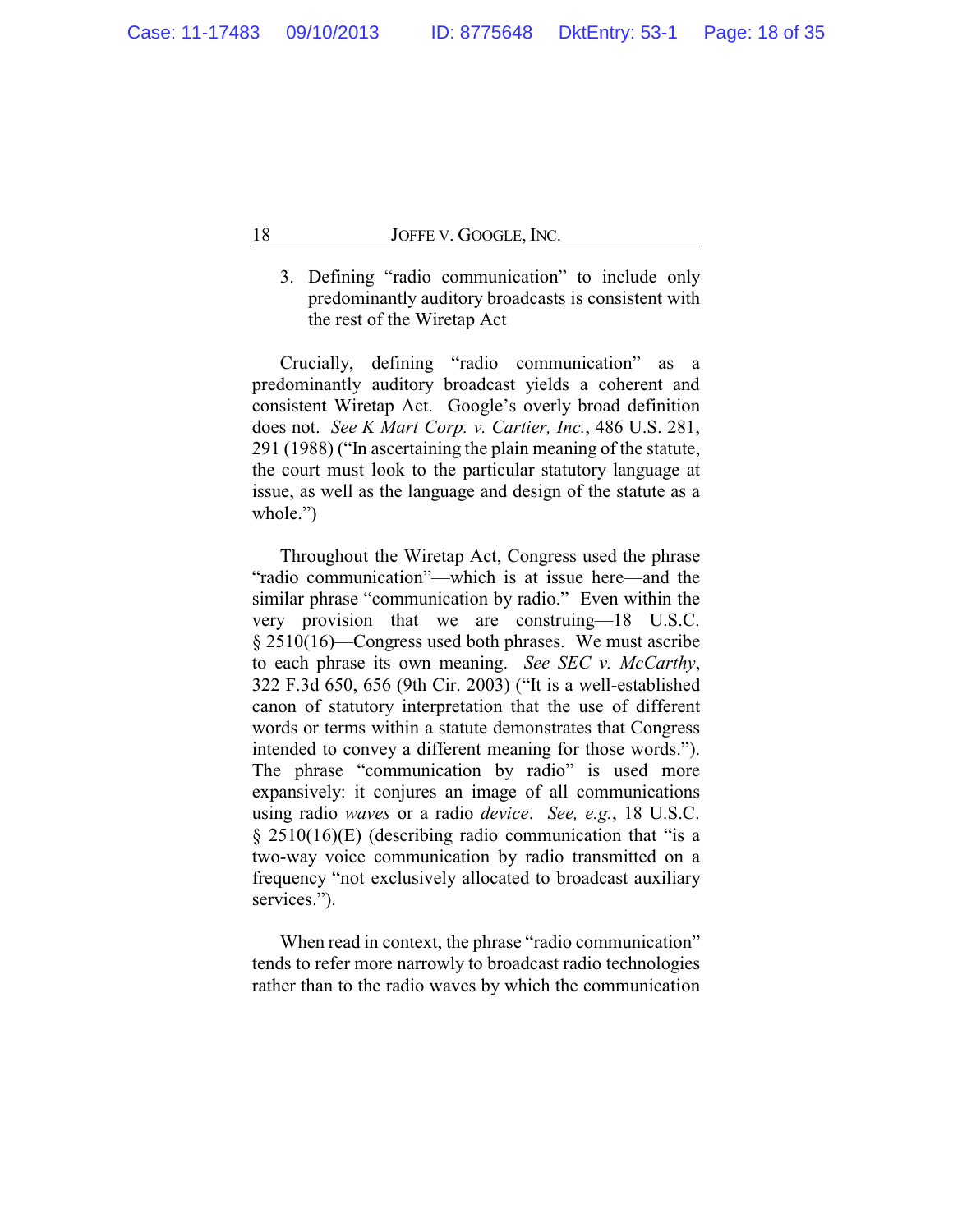is made. "Radio communication" is typically surrounded by words that evoke traditional radio technologies whenever it is used in the Act. *See Gustafson v. Alloyd Co.*, 513 U.S. 561, 575 (1995) (""[A] word is known by the company it keeps (the doctrine of *noscitur a sociis*). This rule we rely upon to avoid ascribing to one word a meaning so broad that it is inconsistent with its accompanying words, thus giving 'unintended breadth to the Acts of Congress.'"). For example, 18 U.S.C. § 2511(2)(g)(ii), *inter alia*, exempts from liability the interception of "any radio communication which is transmitted . . . by a station operating on an authorized frequency within the bands allocated to the amateur, citizens band, or general mobile radio services." These are traditional audio broadcasts that fit squarelywithin the ordinarymeaning of "radio communication." The phrase "radio communication" is used five times in the Wiretap Act. *See* 18 U.S.C. § 2510(16), 18 U.S.C. § 2511(2)(g)(ii), 18 U.S.C.  $§$  2511(2)(g)(v), 18 U.S.C. § 2511(5)(a)(i)(B), 18 U.S.C  $\S 2520(c)(1)$ . Defining the term as a predominantly auditory broadcast would not distort the meaning of any of these provisions or otherwise lead to incoherence or inconsistency.

On the other hand, the Wiretap Act uses "communication by radio" to refer more broadly to any communication transmitted by radio wave. *See* 18 U.S.C. § 2510(12) (defining "electronic communication" to include any communication "transmitted in whole or in part by . . . radio"); 18 U.S.C. § 2511(1)(b)(ii) (prohibiting the use of a "device to intercept any oral communication" if the "device transmits communications by radio");  $18$  U.S.C.  $\S$  2511(2)(b) (authorizing FCC employees, in carrying out their official duties, "to intercept . . . [an] oral communication transmitted by radio"). Congress's decision to use both of these phrases implies that it intended to distinguish "radio communication"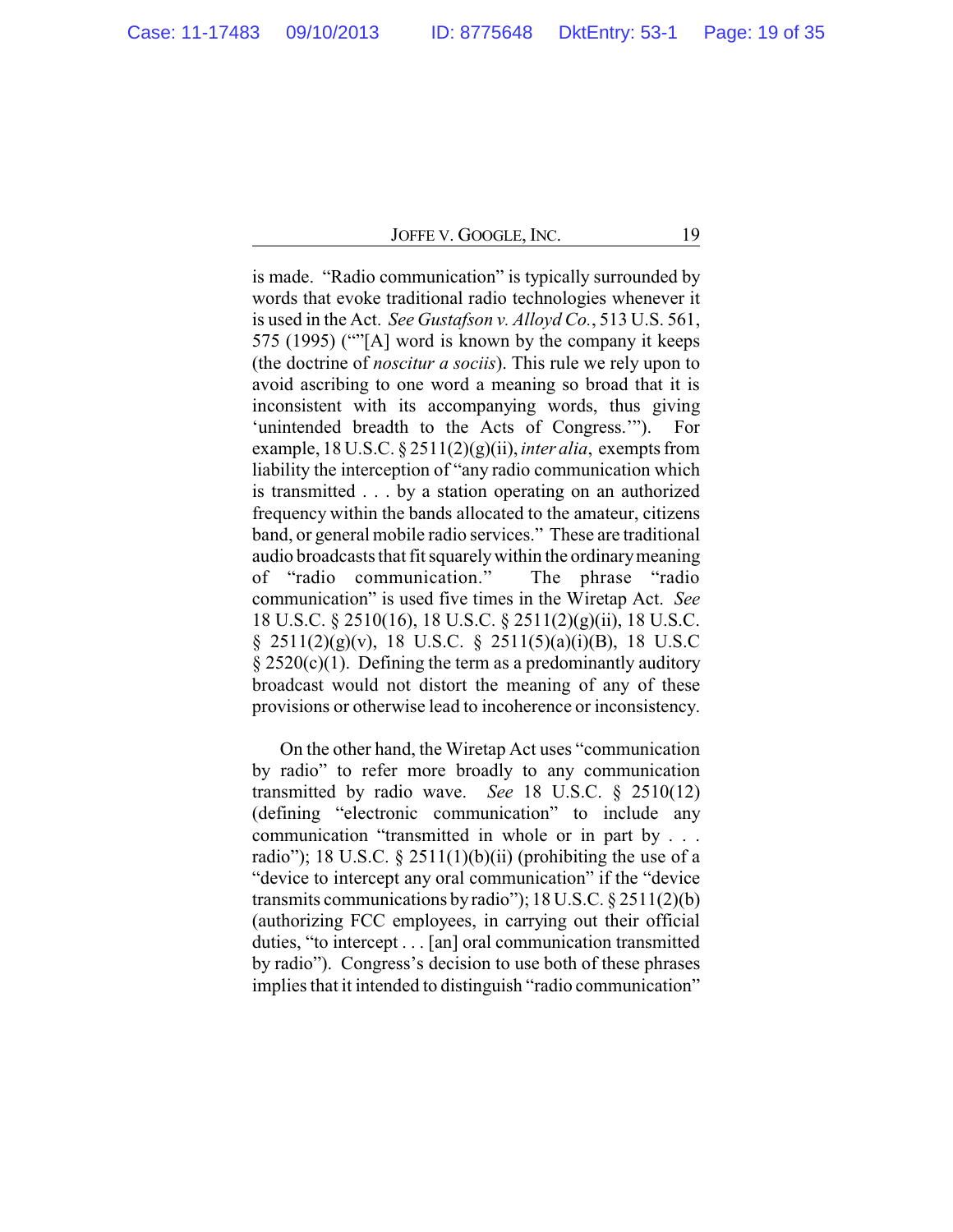from "communications by radio." *See McCarthy*, 322 F.3d at 656. Ideally, Congress would have supplied definitions to make the distinction between these terms more apparent. Nevertheless, by relying on their ordinary meaning and evaluating how they are used in context, we conclude that the former refers more narrowly to a predominantly auditory broadcast while only the latter encompasses other communications made using radio waves.

The way the phrase "radio communication" is used in 18 U.S.C.  $\S 2511(2)(g)(ii)$  is particularly relevant in defining the term because that provision specifically exempts from liability the interception of certain kinds of radio communication. The provision is not directly at issue here because—as Google acknowledges—Google's conduct is not encompassed by any of the  $\S$  2511(2)(g)(ii) exemptions, hence its reliance on § 2511(2)(g)(i). But it is instructive to understand the types of communication exempted by  $\S 2511(2)(g)(ii)$  since the phrase "radio communication" is "known by the company it keeps," *Gustafson*, 513 U.S. at 575. The exemptions include, *inter alia*, radio communications transmitted "by any station for the use of the general public," 18 U.S.C.  $\S$  2511(2)(g)(ii)(I), "by a station operating on an authorized frequency within the bands allocated to the amateur, citizens band, or general mobile radio services," 18 U.S.C.  $\S 2511(2)(g)(ii)(III)$ , and "by any marine or aeronautical communications system," 18 U.S.C.  $\S 2511(2)(g)(ii)(IV)$ . Other than the fact that they all use the radio spectrum, these radio communications have little in common with a home Wi-Fi network. Of course  $\S$  2511(2)(g)(i) exempts radio communications that are "readily accessible to the general public" even if they are not specifically set out in §  $2511(2)(g)(ii)$ . But it would be odd for Congress to take pains to identify particular kinds of radio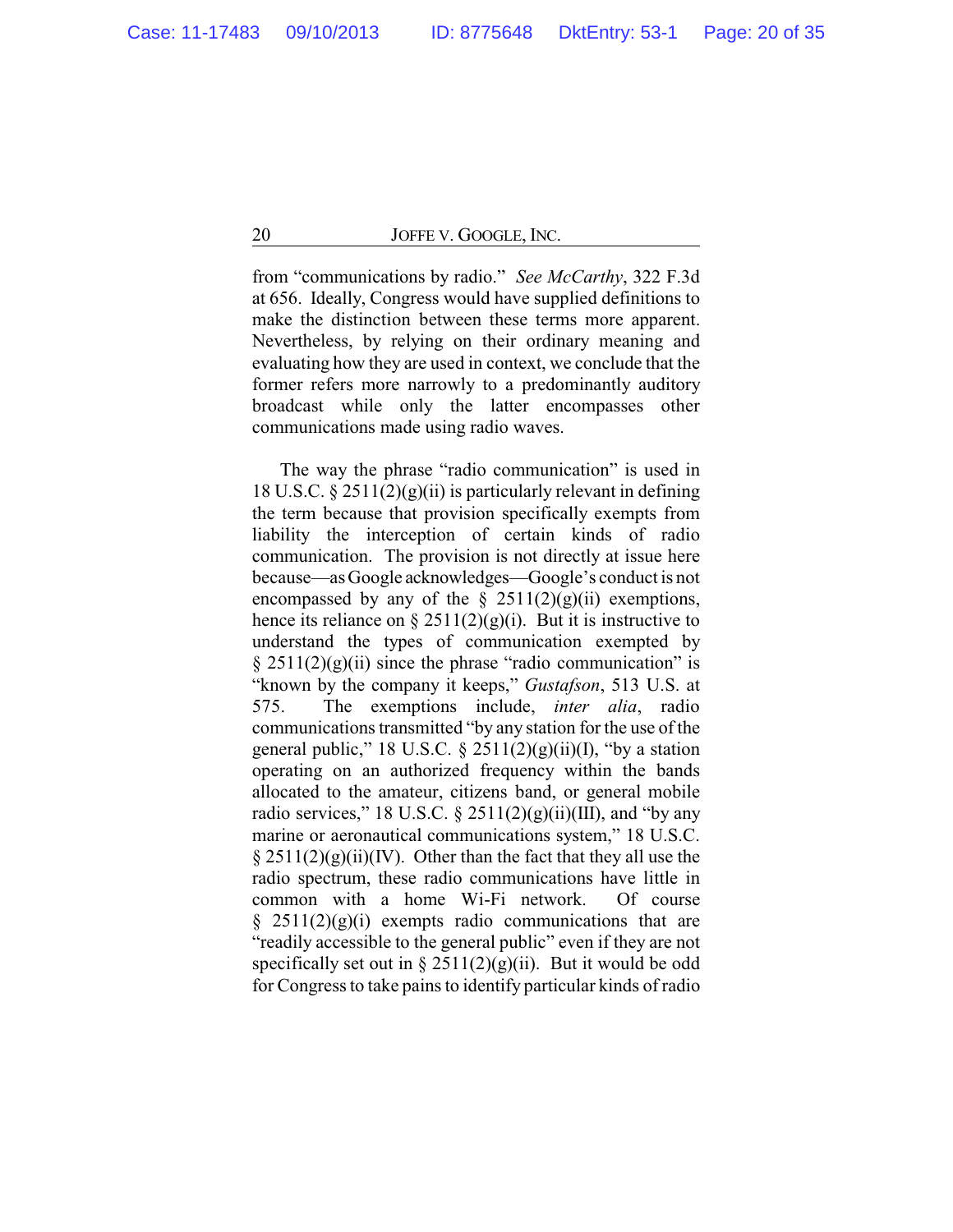communications that should be exempt in  $\S 2511(2)(g)(ii)$ only to exempt broad swaths of dissimilar communications, such as data transmitted over a Wi-Fi network, under the auspices of  $\S 2511(2)(g)(i)$ . It is more sensible to read the general exemption in §  $2511(2)(g)(i)$ —insofar as it applies to "radio communication" rather than other kinds of "electronic communication"—in light of the specific exemptions in  $§ 2511(2)(g)(ii).$ 

Relatedly, giving "radio communication" its ordinary meaning as a predominantly auditory broadcast also avoids producing absurd results that are inconsistent with the statutory scheme. *See Griffin v. Oceanic Contractors, Inc.*, 458 U.S. 564, 575 (1982) ("[I]nterpretations of a statute which would produce absurd results are to be avoided if alternative interpretations consistent with the legislative purpose are available."); *Ariz. State Bd. for Charter Schools v. U.S. Dep't of Educ*., 464 F.3d 1003, 1008 (9th Cir. 2006) ("[W]ell-accepted rules of statutory construction caution us that 'statutory interpretations which would produce absurd results are to be avoided.' When a natural reading of the statutes leads to a rational, common-sense result, an alteration of meaning is not only unnecessary, but also extrajudicial."). Under the expansive definition of "radio communication" proposed by Google, the protections afforded by the Wiretap Act to many online communications would turn on whether the *recipient* of those communications decided to secure her wireless network. A "radio communication" is "readily accessible to the general public" and, therefore, exempt from Wiretap Act liability if it is not scrambled or encrypted. 18 U.S.C. § 2510(16). Consider an email attachment containing sensitive personal information sent from a secure Wi-Fi network to a doctor, lawyer, accountant, priest, or spouse. A company like Google that intercepts the contents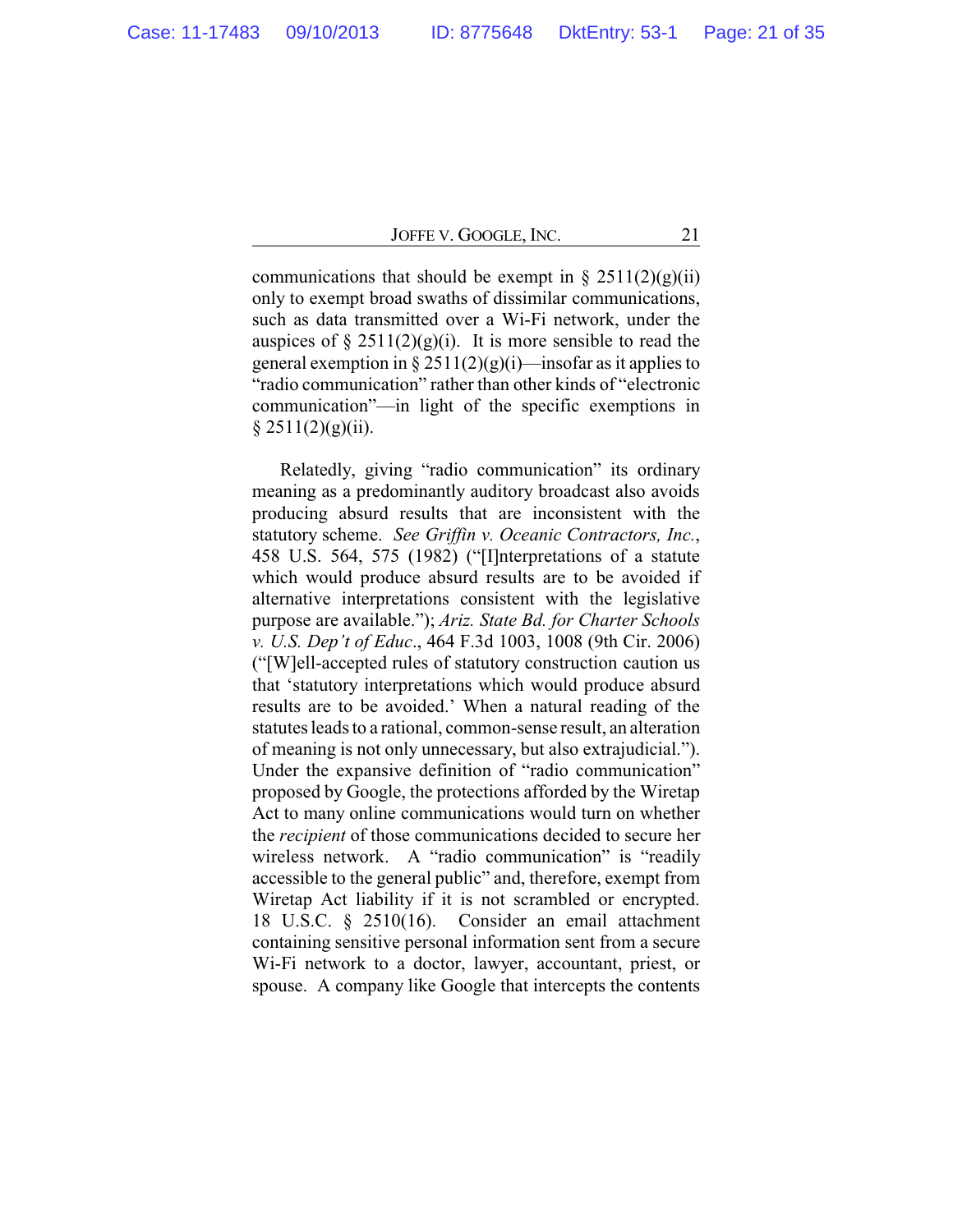of that email from the encrypted home network has, quite understandably, violated the Wiretap Act. But the sender of the email is in no position to ensure that the recipient—be it a doctor, lawyer, accountant, priest, or spouse—has taken care to encrypt her own Wi-Fi network. Google, or anyone else, could park outside of the recipient's home or office with a packet sniffer while she downloaded the attachment and intercept its contents because the sender's "radio communication" is "readily accessible to the general public" solely by virtue of the fact that the *recipient's* Wi-Fi network is not encrypted. Surely Congress did not intend to condone such an intrusive and unwarranted invasion of privacy when it enacted the Wiretap Act "to protect against the unauthorized interception of electronic communications." S. Rep. No. 99-541 (1986), at 1; *see also Konop v. Hawaiian Airlines, Inc.*, 302 F.3d 868, 875 (9th Cir. 2002) ("The legislative history of the [Wiretap Act] suggests that Congress wanted to protect electronic communications that are configured to be private, such as email."); *In re Pharmatrak, Inc. Privacy Litig.*, 329 F.3d 9, 18 (1st Cir. 2003) ("The paramount objective of the Wiretap Act is to protect effectively the privacy of communications.").

The definition of "readily accessible to the general public" in § 2510(16) is limited to "radio communication," and does not encompass all "electronic communication." Congress's decision to carve out "radio communication" for less protection than some other types of "electronic communication" makes sense if "radio communication" is given its ordinary meaning. Traditional radio services can be easily and mistakenly intercepted by hobbyists. *See* 132 Cong. Rec. S7987-04 (1986) ("In order to address radio hobbyists' concerns, we modified the original language of S. 1667 to clarify that intercepting traditional radio services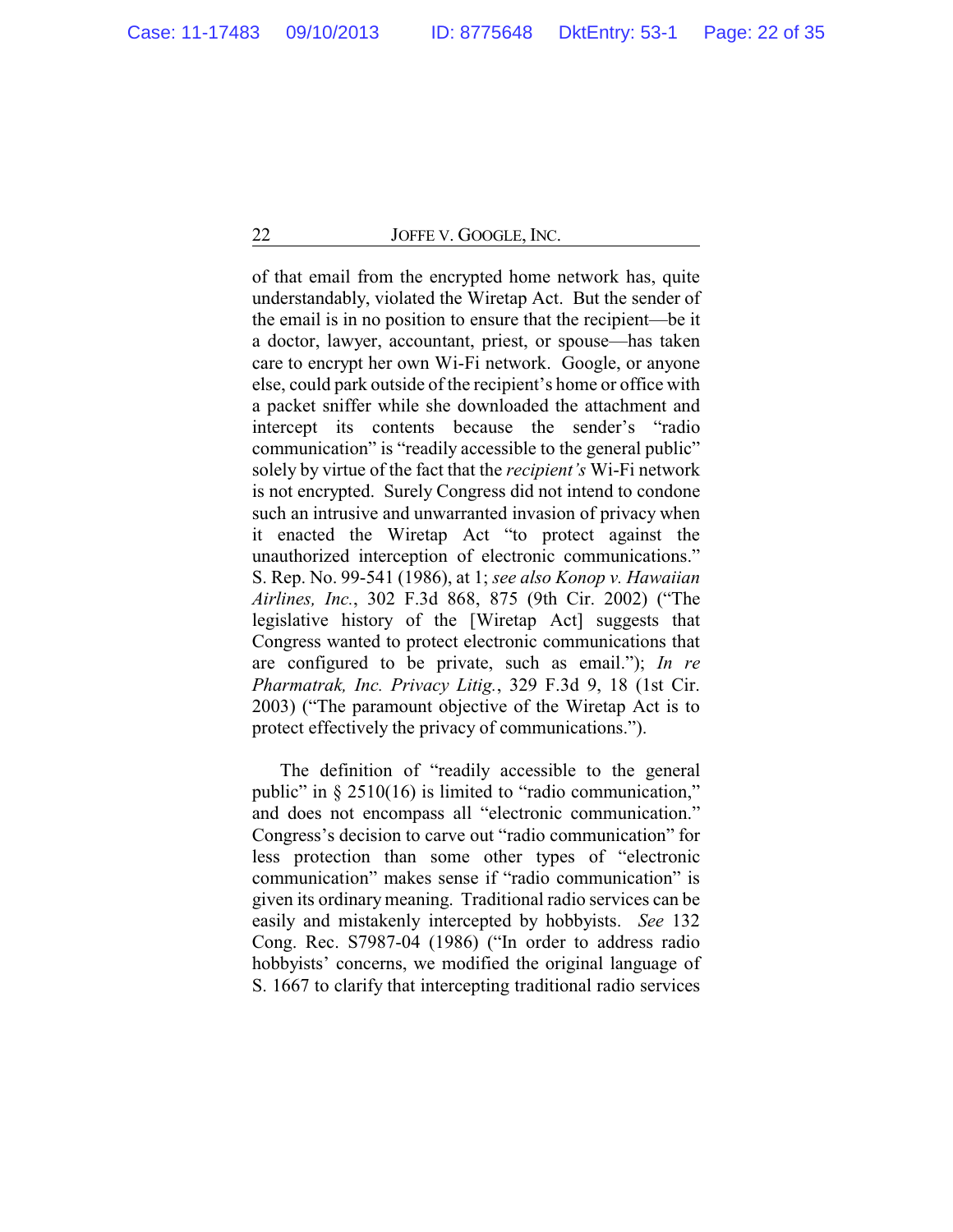is not unlawful."). But "radio hobbyists" do not mistakenly use packet sniffers to intercept payload data transmitted on Wi-Fi networks. Lending "radio communication" a broad definition that encompasses data transmitted on Wi-Fi networks would obliterate Congress's compromise and create absurd applications of the exemption for intercepting unencrypted radio communications. For example, § 2511(2)(g)(ii)(II) exempts from liability, *inter alia*, the act of intercepting "any radio communication which is transmitted . . . by any governmental, law enforcement . . . or public safety communications system, including police and fire, readily accessible to the general public." This provision reinforces the work performed by  $\S$  2511(2)(g)(i), which already exempts a "radio communication" that is "readily accessible to the general public." Congress's decision to ensure that these communications were exempt makes sense if "radio communication" encompasses only predominantly auditory broadcasts since these transmissions can be picked up by widely available police scanners. But if "radio communication" includes data transmitted over Wi-Fi networks, then §  $2511(2)(g)(ii)(II)$  also underscores that liability should not attach to intercepting data from an unencrypted Wi-Fi network operated by, say, a police department or government agency. It seems doubtful that Congress wanted to emphasize that Google or anyone else could park outside of a police station that carelessly failed to secure its Wi-Fi network and intercept confidential data with impunity.

Next, Google strenuously argues that the rest of the Wiretap Act supports its position that "radio communication" in 18 U.S.C. § 2510(16) means "any information transmitted using radio waves." Google leans heavily on  $\S 2510(16)(D)$ and the accompanying legislative history, which together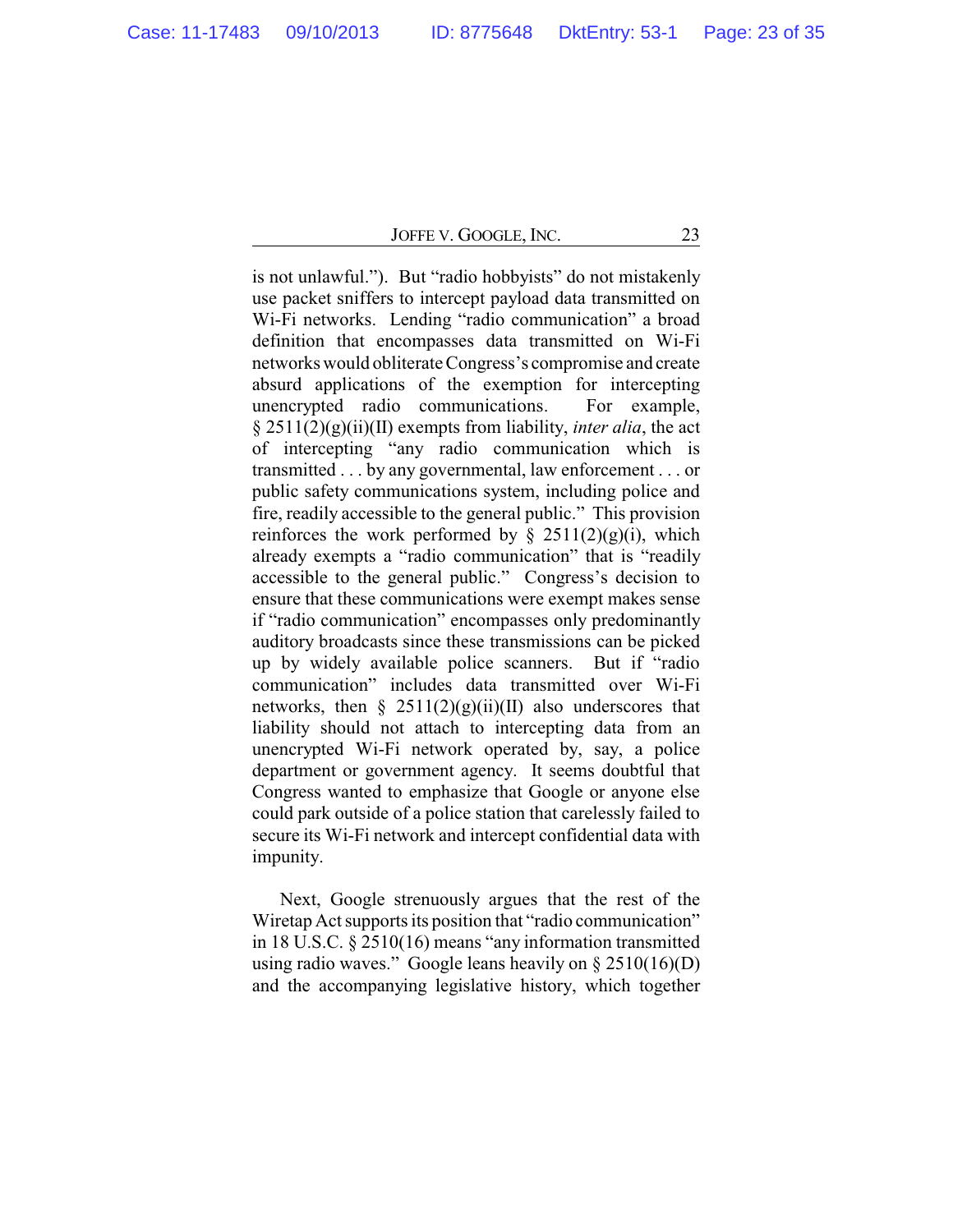suggest that cellular telephone and paging systems are a form of "radio communication." If cell phone and paging systems are a type of "radio communication," Google argues, it must be the case that Congress intended that the phrase include Wi-Fi networks and the rest of the radio spectrum because these technologies differ from paradigmatic radio communications like AM/FM, CB, and shortwave transmissions. But cell phone communications were not dissimilar from CB, shortwave, or other two-way forms of traditional radio broadcasts when § 2510(16)(D) was added to the Wiretap Act in 1986 as part of the Electronic Communications Privacy Act, Pub. L. No. 99-508, 100 Stat. 1848. When Congress enacted § 2510(16)(D), cell phones were still called "cellular radiotelephones." *See* H.R. Rep. No. 99-647, at 20 (1986). As with other audio broadcasts, cellular conversations were often inadvertently picked up by radio hobbyists "scanning radio frequencies in order to receive public communications." S. Rep. No. 99-541, at 3560 (1986); *see also* H.R. Rep. No. 99-647, at 20 ("Cellular telephone calls can be intercepted by either sophisticated scanners designed for that purpose, or by regular radio scanners modified to intercept cellular calls"). The fact that technology has evolved and cellular communications are no longer as similar to CB broadcasts as they once were does not require us to read "radio communication" to include all communications made using radio waves. Rather, the historical context surrounding Congress's protection of cellular conversations as a form of a "radio communication" is consistent with the commonsense definition of the term because, at the time of the enactment of the definition in 1986, cellular conversations could have reasonably been construed as analogous to a form of two-way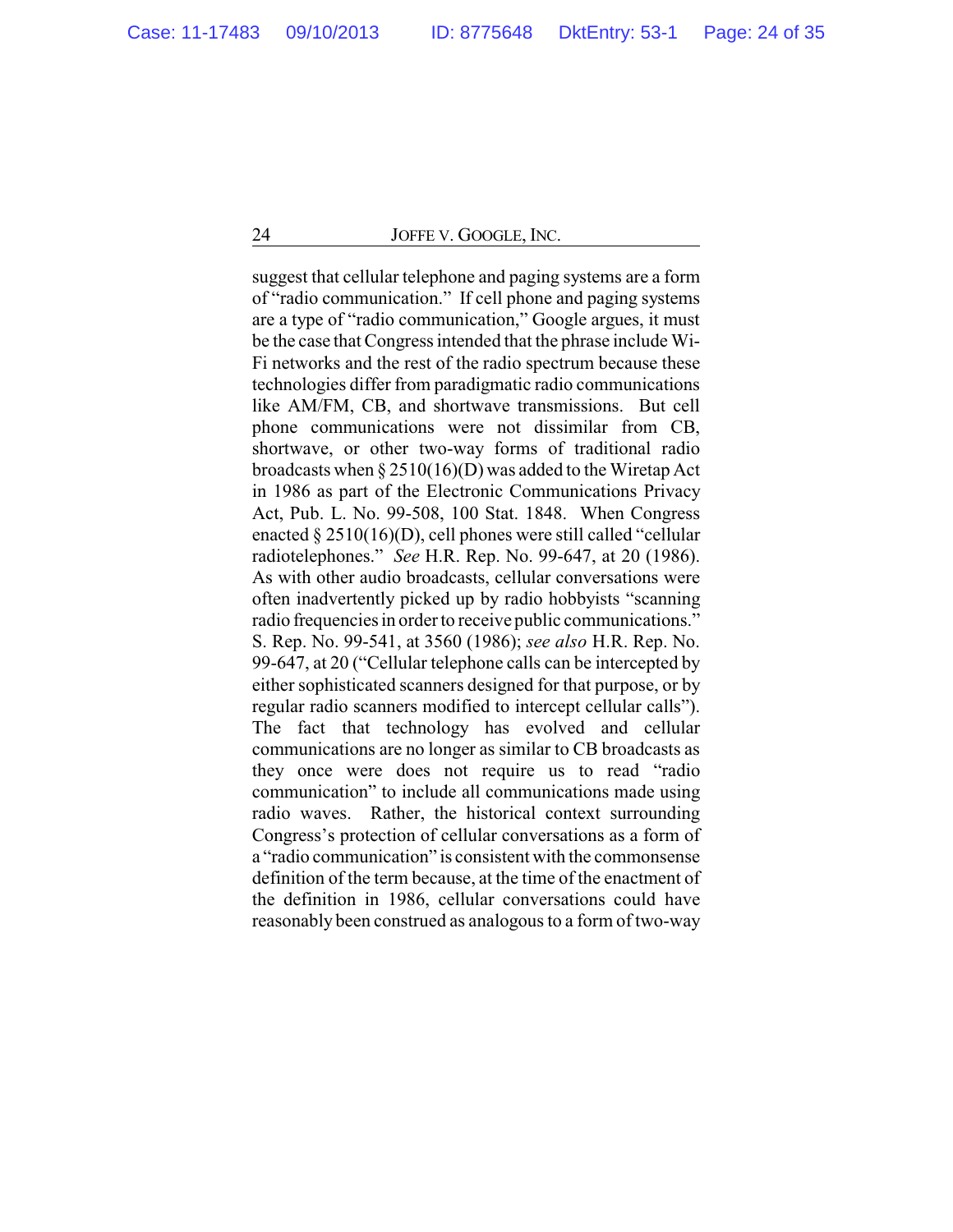radio.**<sup>6</sup>** Assuming, *arguendo*, that the phrase "radio communication" covers cell phone transmissions as they existed in 1986 does not inevitably lead to the conclusion that it also encompasses transmissions that are plainly not predominantly auditory broadcasts, such as payload data transmitted over a Wi-Fi network.

Google also looks beyond the Wiretap Act in an effort to fit its expansive definition of "radio communication" into the statutory scheme. It points out that the Communications Act expressly defines the phrases "radio communication" and "communication by radio" broadly to include "the transmission by radio of writing, signs, signals, pictures, and sounds of all kinds." 47 U.S.C. § 153(40). But when Congress wanted to borrow a definition from the Communications Act to apply to the Wiretap Act, it expressly said so. *See* 18 U.S.C. § 2510(1) (giving the phrase "communication common carrier" the meaning that it has "in section 3 of the Communications Act"). Here, Congress refrained from incorporating the definition of "radio

**<sup>6</sup>** With modern advances in cellular technology, it is less clear how cell phones would fit within the statutory scheme today. We need not resolve this question here. Whether cell phone transmissions are an example of a "radio communication" is relevant to defining the phrase, but it is not a precursor to observing that a "radio communication" is ordinarily a predominantly auditory broadcast or to holding that payload data transmitted over a Wi-Fi network is not a "radio communication." We previously held that cell phone communications are "wire communications" for purposes of the Wiretap Act, but we did not address whether they are an example of a "radio communication." *See In re U.S. for an Order AuthorizingRoving Interception of Oral Commc'ns*, 349 F.3d 1132, 1138 n.12 (9th Cir. 2003) ("Despite the apparent wireless nature of cellular phones, communications using cellular phones are considered wire communications under the statute, because cellular telephones use wire and cable connections when connecting calls.").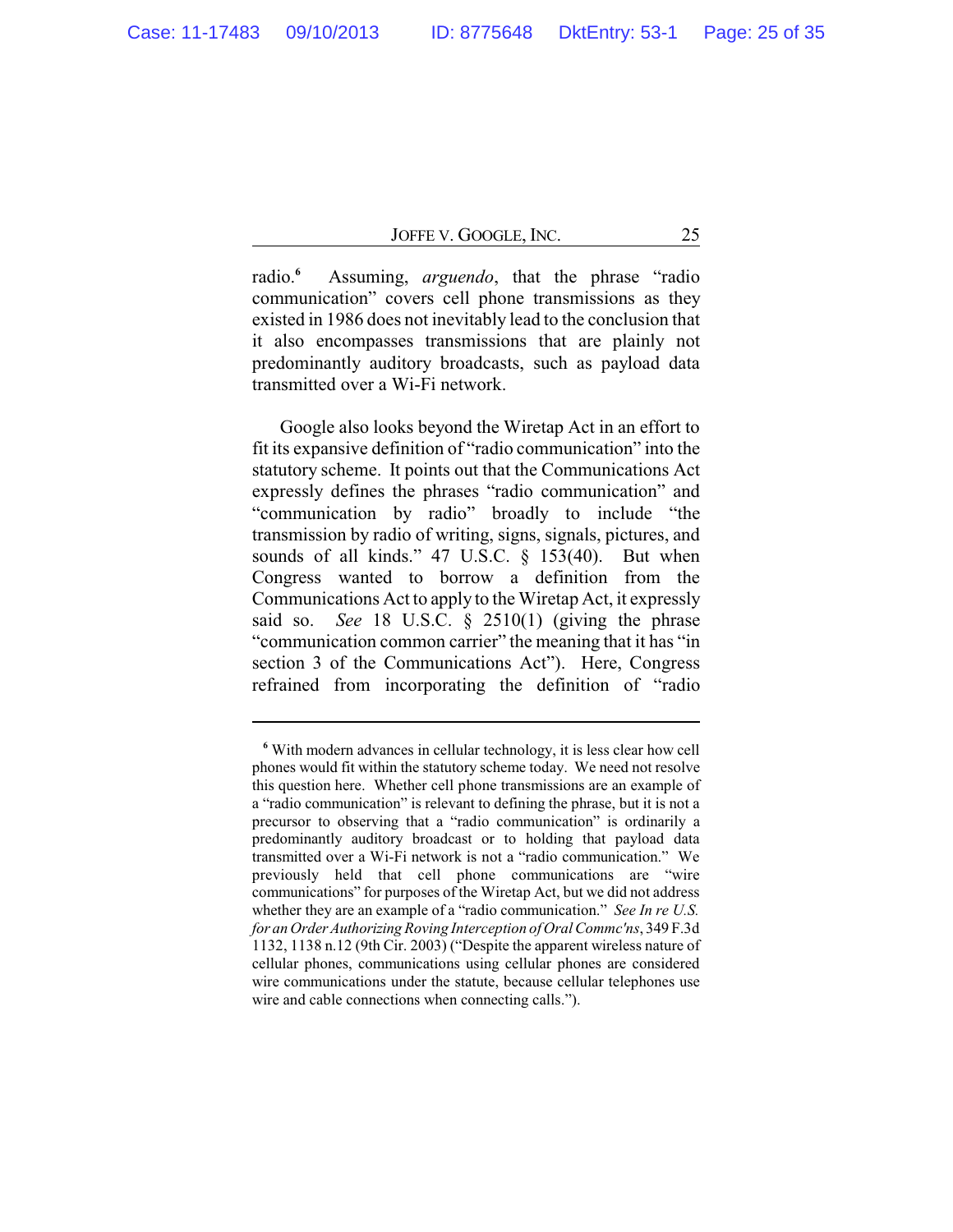communication" used in the Communications Act. And, as previously discussed, the Wiretap Act uses the phrases "radio communication" and "communication by radio" differently, indicating that Congress did not intend to import the Communications Act's definition, which treats them as synonyms. *See* 47 U.S.C. § 153(40). Furthermore, the Communication Act's definition of "radio communication" encompasses technologies like television by including "the transmission by radio of . . . pictures . . . of all kinds," 47 U.S.C. § 153(40), while the Wiretap Act sometimes distinguishes them. *See, e.g.*, 18 U.S.C.  $\frac{6}{5}$  2520(c)(1) (providing specified penalties when the "violation of this chapter is the private viewing of a private satellite video communication that is not scrambled or encrypted or if the communication is a radio communication that is transmitted on [frequencies specified by regulation]"). Separate references to television-related communications would be redundant when paired with the phrase "radio communication" if we were to assume that the Communication Act's definition applied to the Wiretap Act. Importantly, the presumption that a definition set out in one part of the code is intended to govern another is hardly unyielding in the face of such contradictory evidence. *See, e.g.*, *General Dynamics Land Sys., Inc. v. Cline*, 540 U.S. 581, 595 (2004) (holding that the word "age" carries a different meaning in different sections of the ADEA); *Robinson v. Shell Oil*, 519 U.S. 337, 343 (1997) (holding that the term "employees" carries a different meaning in different sections of Title VII).

Google also leans heavily on a series of amendments to 18 U.S.C. § 2510(16) to argue that Congress impliedly gave the phrase "radio communication" a meaning other than the ordinary one that we adopt here. In 1990, Senator Patrick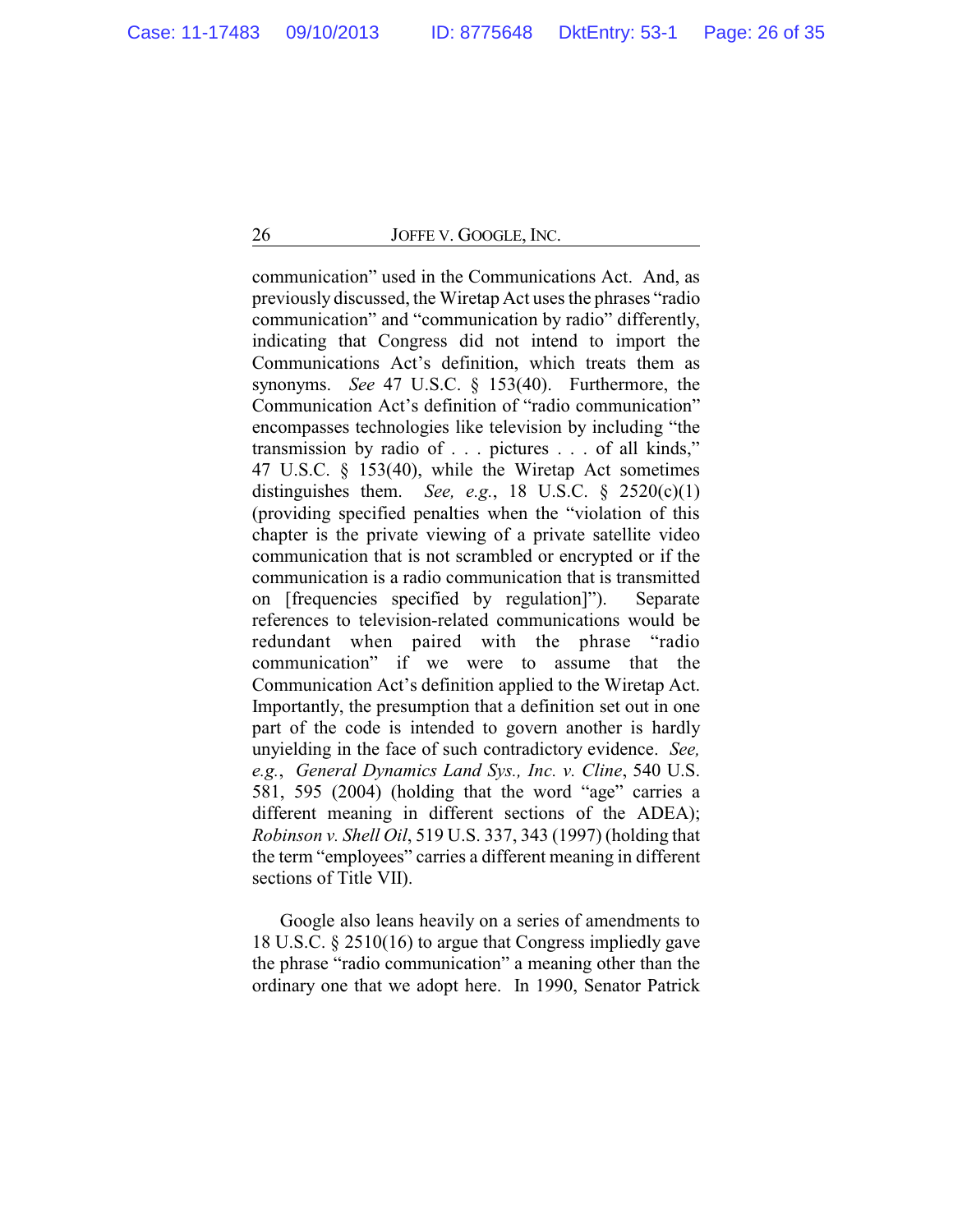Leahy commissioned a task force to study the effect of new technologies, including the precursors to wireless networking, on the statutory scheme created in 1986 by the Electronic Communications Privacy Act. *See* S. Hrg. 103-1022, at 179 (1994). In its report, the task force indicated it was concerned that communications by "'wireless modems' which can transmit data between computers . . . will not be protected unless the user goes to the expense of full data encryption." *Id.* at 183. The section of the report on "Wireless Data Communications" concluded that "[t]he task force recommends appropriate amendments to legally protect digital communications of this type from unauthorized interception." *Id*. In short, the task force was of the opinion that the version of 18 U.S.C. § 2510(16) enacted in 1986 did not adequately protect unencrypted "wireless data communications." The task force must have implicitly decided that "wireless data communications" were a "radio communication" because otherwise it would not have been concerned with  $\S$  2510(16), which only applies to "radio" communication." *See id*.

In 1994, Congress amended  $\S$  2510(16) to add a new category of communication—which it called an "electronic communication"—that it deemed to be a "radio communication" that was not "readily accessible to the general public." In relevant part, the statute provided that "'readilyaccessible to the general public' means, with respect to a radio communication, that such communication is not . . . (F) an electronic communication." 18 U.S.C. § 2510(16) (1994). Google claims that Congress added  $\S 2510(16)$ (F) in 1994 in order to protect from interception new technologies that transmitted data using radio frequencies, including the contemporary versions of wireless networks. There is some support for this proposition in the congressional record. *See*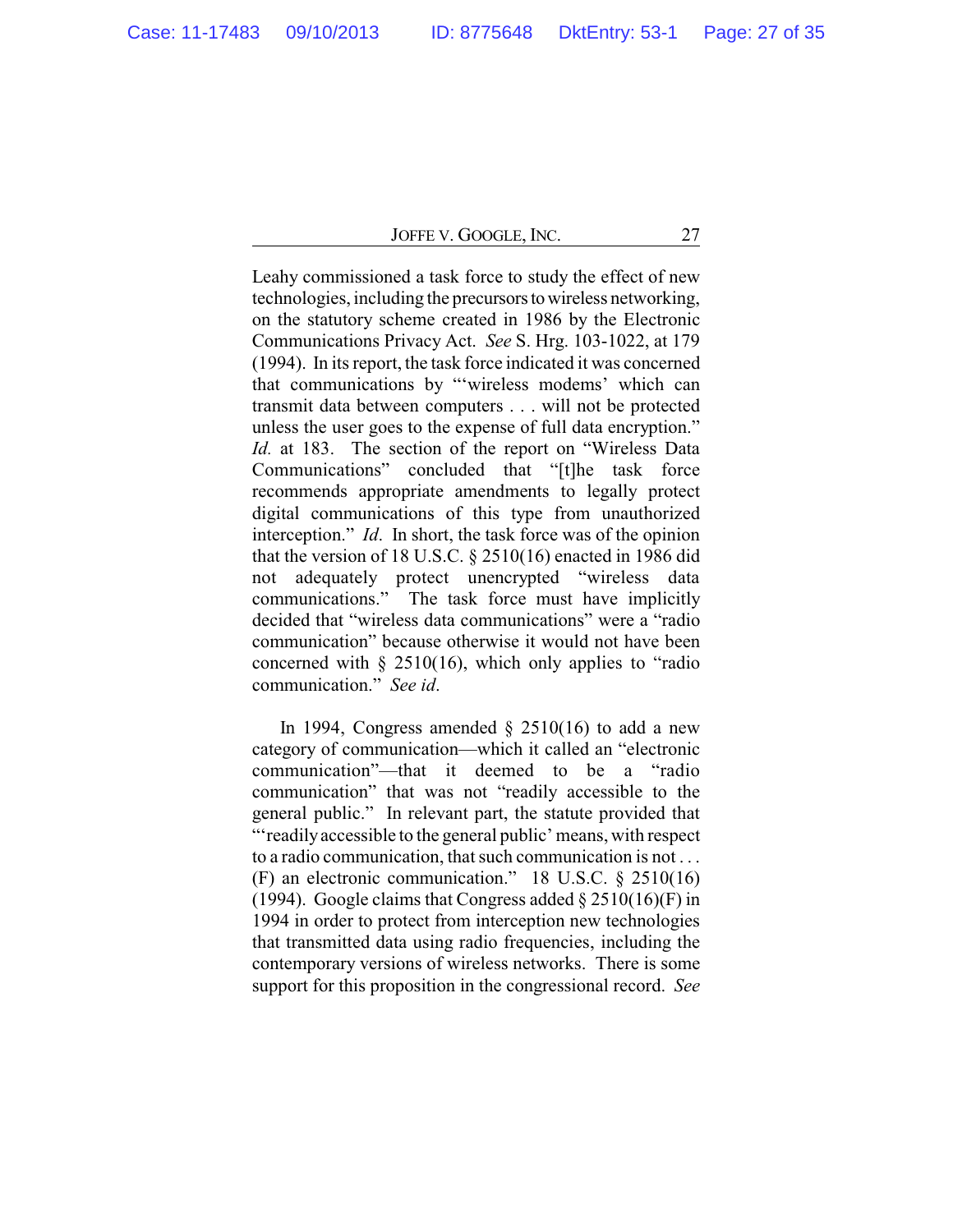H.R. Rep. No. 103-827, at 18 (1994) (explaining that the bill "[e]xtends privacy protections of the Electronic Communications Privacy Act to cordless phones and certain data communications transmitted by radio").

The significance of all of this is that Congress repealed 18 U.S.C. § 2510(16)(F) in 1996. Google attempts to draw a series of inferences from the 1994 and 1996 amendments: The 1994 Congress thought that data transmissions across the wireless networks of the day were a type of "radio communication." Otherwise, Congress would not have needed to amend  $\S 2510(16)$  in order to shield them from interception given that the provision only applies to "radio communication." By deleting  $\S$  2510(16)(F), the 1996 Congress removed the sole protection for unencrypted data transmissions over wireless networks by returning  $\S 2510(16)$ to its pre-amendment form. From Google's perspective, the upshot of this historical narrative is that payload data transmitted over an unencrypted Wi-Fi network is a "radio communication" that is "readily accessible to the general public" before the 1994 amendment and, crucially, after the 1996 repeal.

This evidence of congressional action and inaction is far more equivocal than Google acknowledges. First, the task force's report does not control what the phrase "radio communication" meant to Congress when it enacted § 2510(16) in 1986. The task force's report suggests that it thought that the "wireless data communication" technology that existed in 1991 entailed "radio communication" as the phrase is used in  $\S 2510(16)$ . But the task force's opinion on questions of statutory interpretation has no independent authority; it is not charged with divining congressional intent. The task force's recommendation informs us that in 1991 a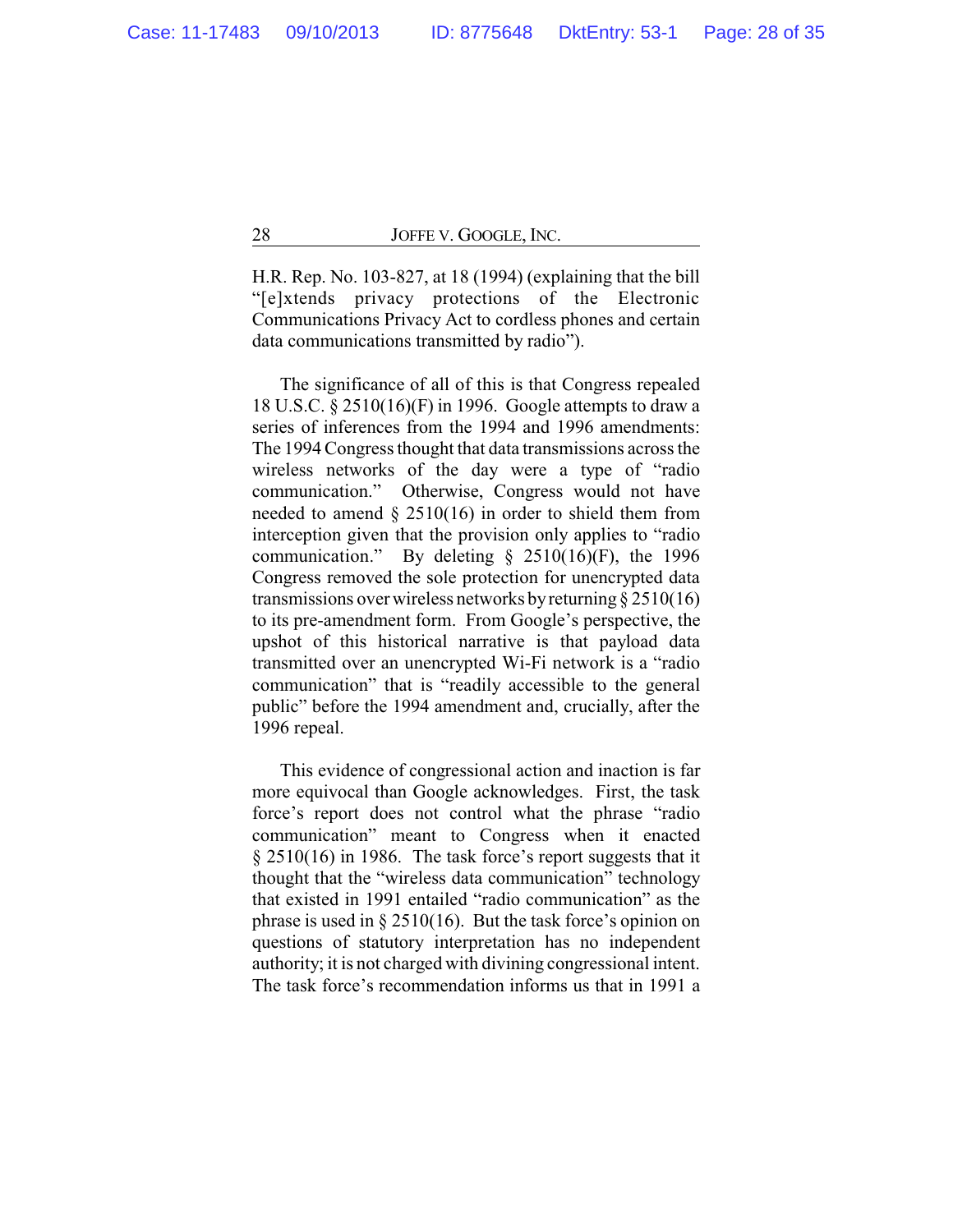group of fifteen individuals thought that early versions of wireless networks involved "radio communication" under the statute. Their opinion is not indicative of what Congress intended when it included the phrase in the Wiretap Act. It may be considered evidence of the phrase's ordinary meaning. But it does not outweigh the more substantial evidence, discussed at length above, indicating that the ordinary meaning of "radio communication" excludes data transmitted over a Wi-Fi network.

Second, Congress's decision to add § 2510(16)(F) in 1994 does not prove that it thought data transmitted over a Wi-Fi network constituted a "radio communication." The 1994 Congress was certainly concerned about ensuring that "certain data communications transmitted by radio" were protected from interception. But that does not necessarily mean that it was of the view that such communications were a "radio communication" under § 2510(16). Congress might have been forestalling the possibility that evolving technologies would be construed as radio communications, contrary to the ordinary meaning of the phrase.

Third, and perhaps most importantly, there is no reliable indication of what the 1996 Congress intended to accomplish by repealing  $\S 2510(16)$ (F). Google mines the 1991 task force report and the 1994 congressional record, but it cannot close the loop on its argument because the 1996 Congress did not leave behind the snippets of enactment history that are essential to Google's narrative. Consider two possible rationales for the 1996 repeal of  $\S$  2510(16)(F): first, Congress might have deleted the provision because it found it redundant. That is, Congress might have thought that data transmitted over a radio frequency was not a "radio communication," which would render the additional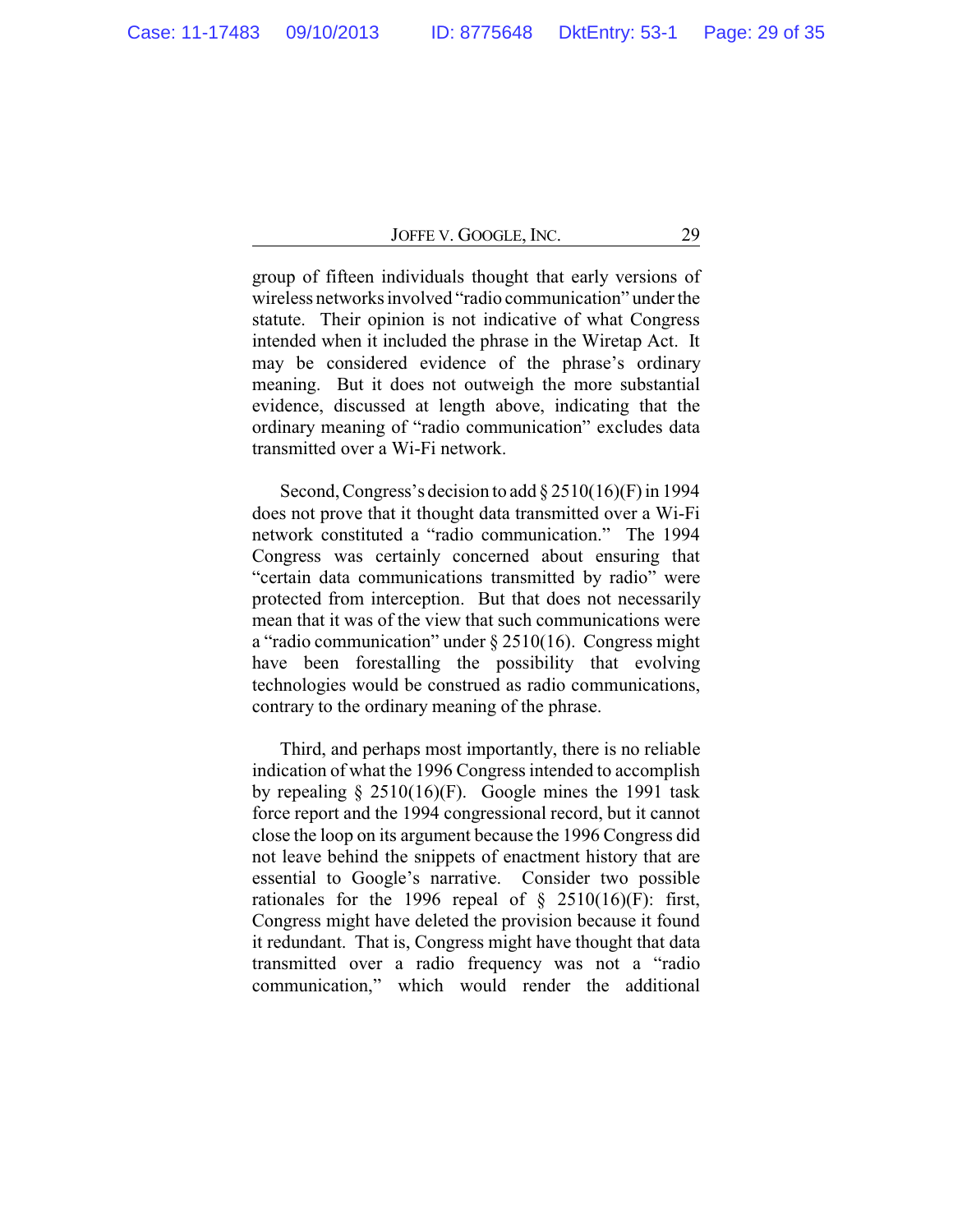protection for such communications offered by  $\S 2510(16)$ (F) unnecessary.

Alternatively, Congress might have (correctly) determined that  $\S 2510(16)$ (F) made the statute incoherent. Recall that the short-lived provision provided that "'readily accessible to the general public' means, with respect to a radio communication, that such communication is not . . . (F) an electronic communication." 18 U.S.C. § 2510(16)(F) (1994). The phrase "electronic communication" has been broadly defined since the Electronic Communications Privacy Act of 1986. In 1994, when § 2510(16)(F) was added, the Wiretap Act provided—as it still does today—that "'electronic communication' means any transfer of signs, signals, writing, images, sounds, data, or intelligence of any nature transmitted in whole or in part by a wire, radio, electromagnetic, photoelectronic or photooptical system that affects interstate commerce." 18 U.S.C. § 2510(12). As Google stresses in its briefs, and the statute plainly states, "radio communication" is a subset of "electronic communication." Yet  $\S 2510(16)$ (F) conveyed that a "radio communication" was not "readily accessible to the general public" if it was an "electronic communication," which incoherently implies that the latter was a subset of the former. The repeal of  $\S$  2510(16)(F) could, therefore, have been a housekeeping matter designed to resolve this internal tension without affecting the protection afforded "electronic communications, including data" that the 1994 Congress sought to protect.

Neither of these entirely plausible explanations for the amendment and repeal are consistent with Google's assumption that the pre-1994 conception of "radio communication" included data transmitted over a Wi-Fi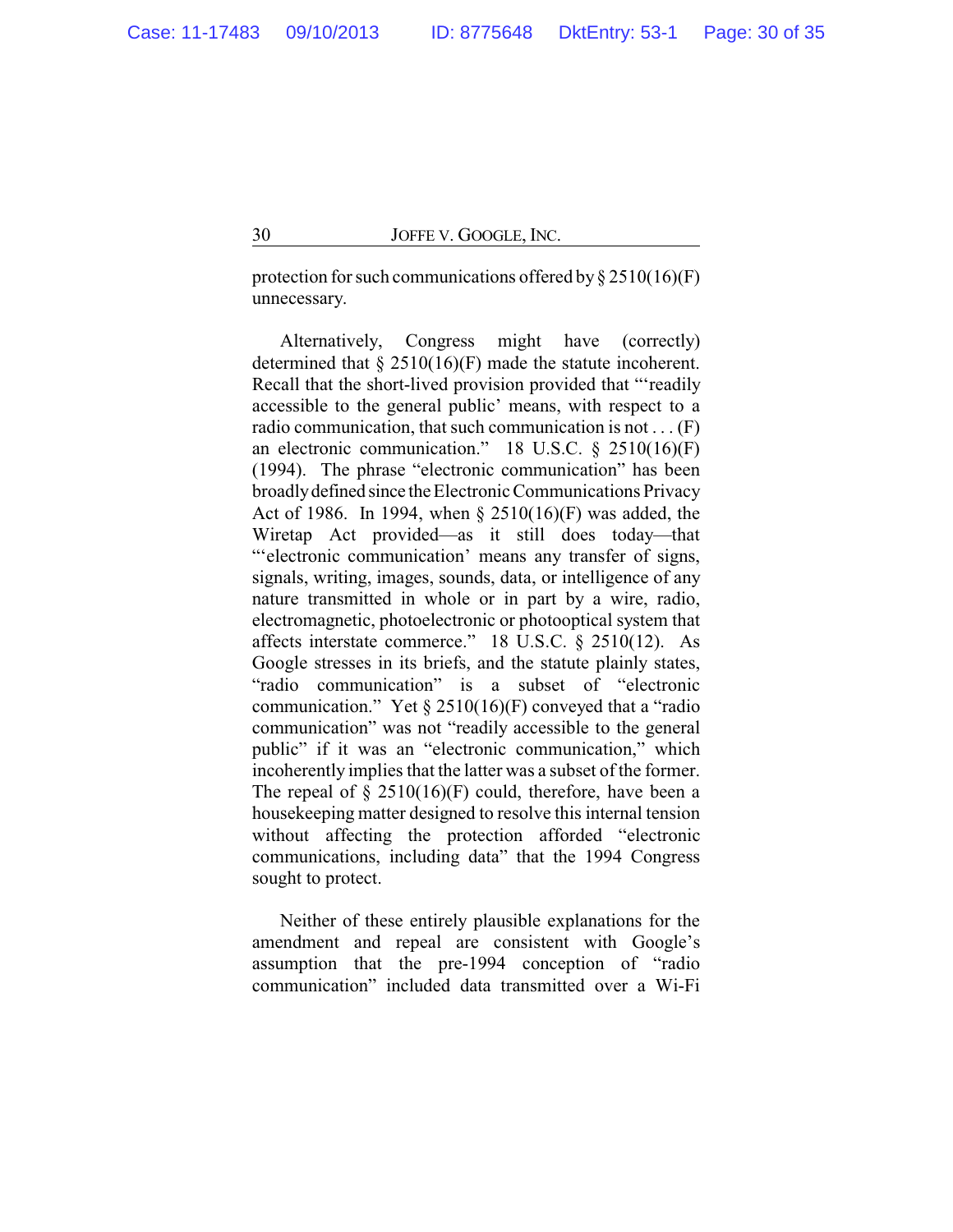network and the 1996 repeal of  $\S$  2510(16)(F) sought to restore that conception. The point is that we do not know why the 1996 Congress deleted  $\S 2510(16)$ (F). We choose to rely on the ordinary meaning of the phrase "radio communication" rather than follow a trail of enactment history that culminates in silence and then speculate as to Congress's unexpressed intent.

Finally, Google's fall back position is that the rule of lenity dictates that we accept its proposed definition of "radio communication." Although this is a civil suit, the Wiretap Act also carries criminal penalties so Google's reliance on the rule of lenity is not unfounded. *See Leocal v. Ashcroft*, 543 U.S. 1, 11 n.8 (2004) ("Because we must interpret the statute consistently, whether we encounter its application in a criminal or noncriminal context, the rule of lenity applies."). But we do not resort to the rule of lenity every time a difficult question of statutory interpretation arises. Rather, "the rule of lenity only applies if, after considering text, structure, history, and purpose, there remains a 'grievous ambiguity or uncertainty in the statute.'" *Barber v. Thomas*, 130 S. Ct. 2499, 2508 (2010) (citations omitted); *see also Smith v. United States*, 508 U.S. 223, 239 (1993) ("The mere possibility of articulating a narrower construction [ ] does not make the rule of lenity applicable. Instead, that venerable rule is reserved for cases where, '[a]fter "seizing every thing from which aid can be derived,"' the Court is 'left with an ambiguous statute.'") (citations omitted). Here, the traditional tools of statutory interpretation are sufficient. The ordinary meaning of "radio communication" is consistent with the structure of the Act and avoids absurd results without running afoul of any clearly expressed congressional intent. We need not resort to the rule of lenity where, as here, the ambiguity can be fairly resolved.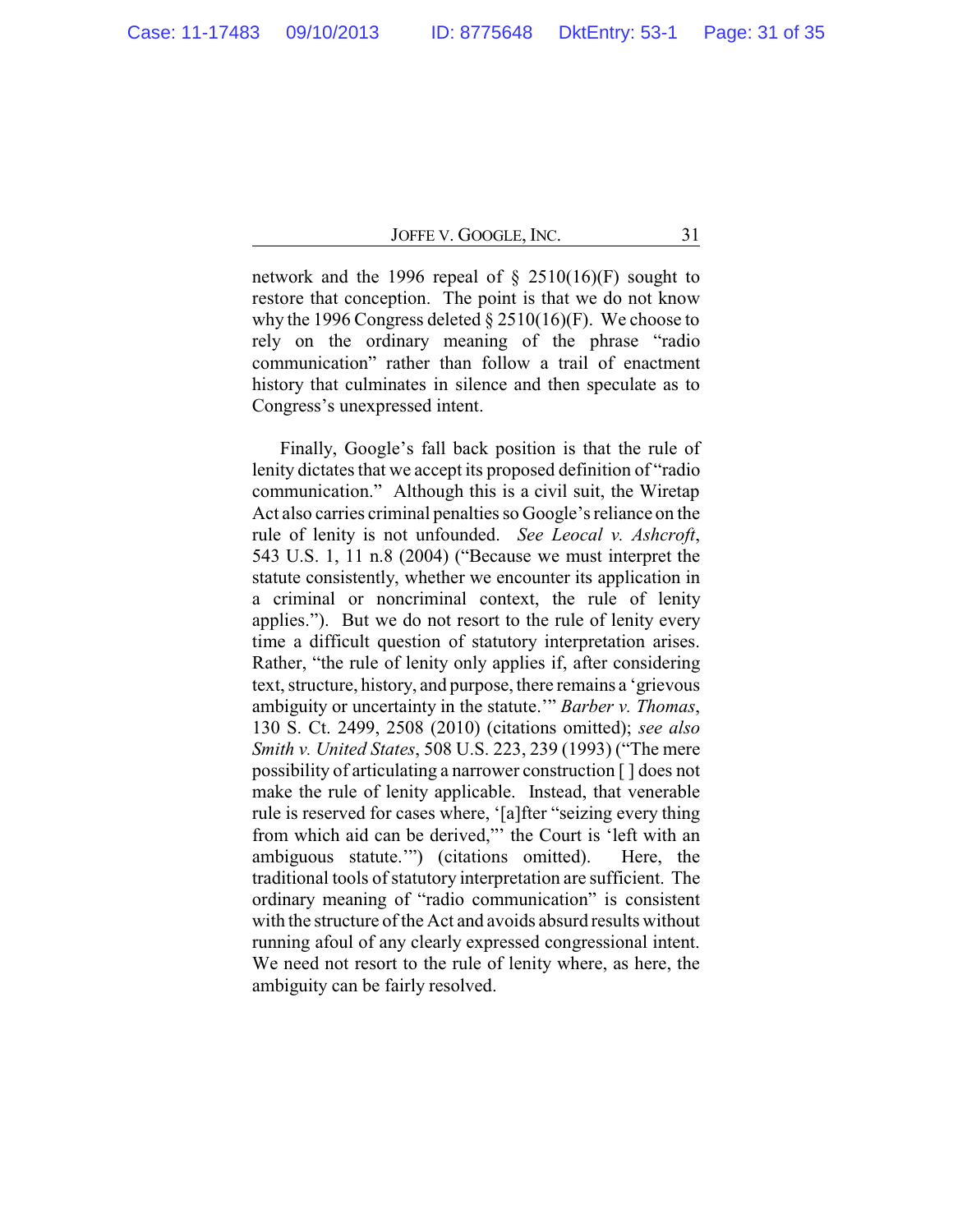# B. *Wi-Fi Transmissions Are Not "Readily Accessible to the General Public" under 18 U.S.C. § 2511(2)(g)(i)*

In the previous section, we concluded that payload data transmitted over a Wi-Fi network is not a "radio communication" under 18 U.S.C. § 2510(16). As a result, the definition of "readily accessible to the general public" in § 2510(16) does not apply to the exemption for intercepting an "electronic communication" that is "readily accessible to the general public" in  $\S 2511(2)(g)(i)$ . But that does not end the inquiry. Although payload data transmitted over an unencrypted Wi-Fi network is not "readily accessible to the general public" *by definition* solely because it is an unencrypted "radio communication," it is still possible for a transmission that falls outside of the purview of the § 2510(16) definition to be considered "readily accessible to the general public" under the ordinary meaning of that phrase.**<sup>7</sup>** We now hold, in agreement with the district court, that payload data transmitted over an unencrypted Wi-Fi network is not "readily accessible to the general public" and,

**<sup>7</sup>** The phrase "readily accessible to the general public" is only defined insofar as the communication at issue is a "radio communication." *See* 18 U.S.C. § 2510(16) ("'readily accessible to the general public' means, with respect to a radio communication . . ."). The phrase is undefined where, as here, the transmission is an "electronic communication" that is not a "radio communication." Since the term at issue is undefined, we look to its ordinary meaning. *See Hamilton*, 130 S. Ct. at 2471 ("When terms used in a statute are undefined, we give them their ordinary meaning."). Joffe does not dispute that payload data transmitted over a Wi-Fi network is an "electronic communication," which the Act defines as "any transfer of signs, signals, writing, images, sounds, data, or intelligence of any nature transmitted in whole or in part by a wire, radio, electromagnetic, photoelectronic or photooptical system that affects interstate or foreign commerce" subject to specific exceptions that do not apply here. 18 U.S.C. § 2510(12).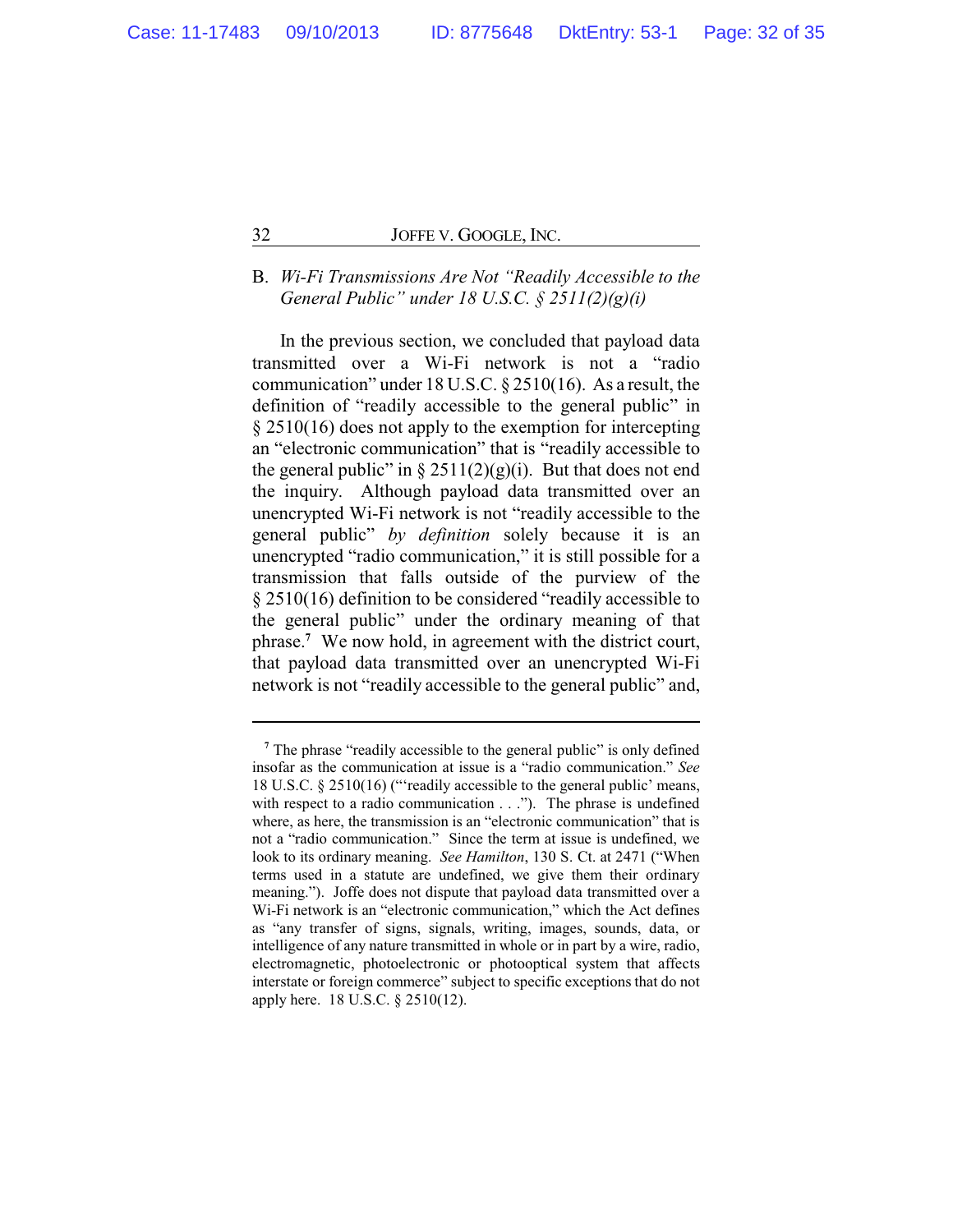consequently, that Google cannot avail itself of the  $§$  2511(2)(g)(i) exemption.

First, Wi-Fi transmissions are not "readily" available because they are geographically limited and fail to travel far beyond the walls of the home or office where the access point is located. Google was only able to intercept the plaintiffs' communications because its Street View vehicles passed by the street outside of each plaintiff's house. The FCC generallylimits the peak output of Wi-Fi broadcasts to 1 watt. *See* 47 C.F.R. § 15.247(b). Meanwhile, AM, FM, and other traditional radio broadcasts typically range from 250 to 100,000 watts. *See* Fed. Commc'n Comm'n, *Encyclopedia – FM Broadcast Station Classes and Service Countours*, *available at* http://www.ntia.doc.gov/files/ntia/publications/ 2003-allochrt.pdf (last visited Aug. 13, 2013); *see also* Fed. Commc'n Comm'n, *Encyclopedia – AM Broadcast Station Classes; Clear, Regional, and Local*, *available at* http://www.fcc.gov/encyclopedia/am-broadcast-stationclasses-clear-regional-and-local-channels (last visited Aug. 13, 2013). As a result, AM radio stations have a service range of up to 100 miles, while individual Wi-Fi access points usually have a range of less than 330 feet. *See* Fed. Commc'n Comm'n, *Encyclopedia – Why AM Radio Stations Must Reduce Power, Change Operations, or Cease Broadcasting at Night*, http://www.fcc.gov/encyclopedia/ why-am-radio-stations-must-reduce-power-changeoperations-or-cease-broadcasting-night (last visited Aug. 13, 2013); Encyclopedia Brittanica Online, *Wi-Fi*, http://www.britannica.com/EBchecked/topic/1473553/Wi-Fi (last visited Aug. 13, 2013).

Second, the payload data transmitted over unencrypted Wi-Fi networks is only "accessible" with some difficulty.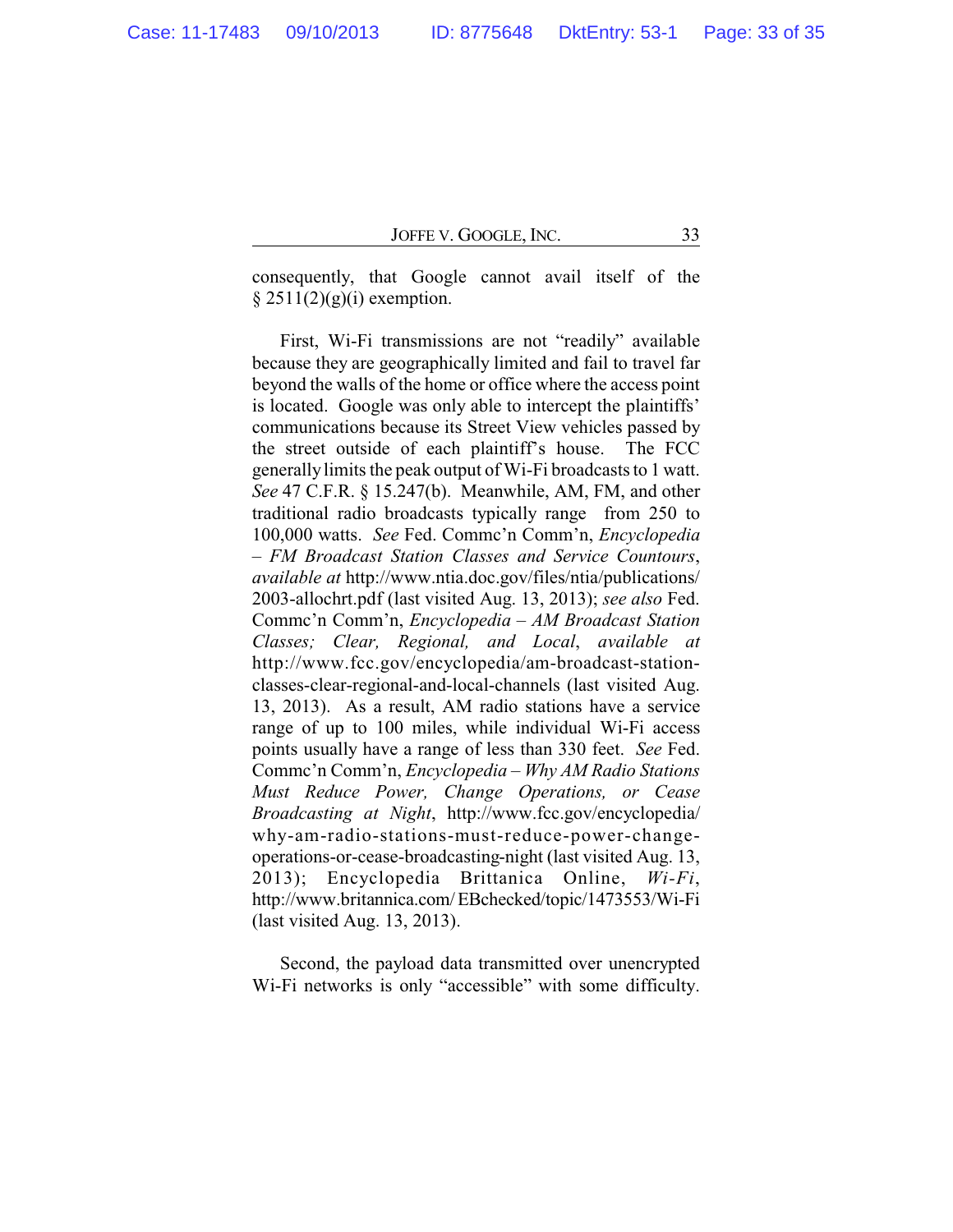Unlike traditional radio broadcasts, a Wi-Fi access point cannot associate or communicate with a wireless device until it has been authenticated. *See* IEEE Computer Soc'y, *IEEE Standard forInformation Technology — Telecommunications and Information Exchange Between Systems — Local and Metropolitan Area Networks — Specific Requirements: Part 11: Wireless LAN Medium Access Control (MAC) and Physical Layer (PHY) Specifications* 473, Fig. 11-6 (2007). Devices on Wi-Fi networks—even unencrypted networks communicate via encoded messages sent to a specific destination over the wireless channel. *Id.* Therefore, intercepting and decoding payload data communicated on a Wi-Fi network requires sophisticated hardware and software. To capture this information, a wireless device must initiate a connection with the network and send encapsulated and coded data over the network to a specific destination. If the communications were intercepted by a traditional analog radio device theywould sound indistinguishable fromrandom noise. Wi-Fi transmissions are not "readily accessible" to the "general public" because most of the general public lacks the expertise to intercept and decode payload data transmitted over a Wi-Fi network.**<sup>8</sup>** Even if it is commonplace for

**<sup>8</sup>** Google argues that unencrypted data transmitted over a Wi-Fi network is "readily accessible to the general public" because the hardware used to intercept the data can be purchased by anyone and the software used to decode the data can be downloaded fromthe internet. A district court also reached this conclusion in a patent case. *See In re Innovatio IP Ventures, LLC Patent Litig.*, 886 F. Supp. 2d 888, 893 (N.D. Ill. 2012) ("In light of the ease of sniffing Wi–Fi networks, the court concludes that the communications sent on an unencrypted Wi–Fi network are readily accessible to the general public."). The availability of the technology necessary to intercept the communication cannot be the sole determinant of whether it is "readily accessible to the general public" as the phrase is ordinarily understood. A device that surreptitiously logs a computer user's keystrokes can be purchased online and easily installed, but that